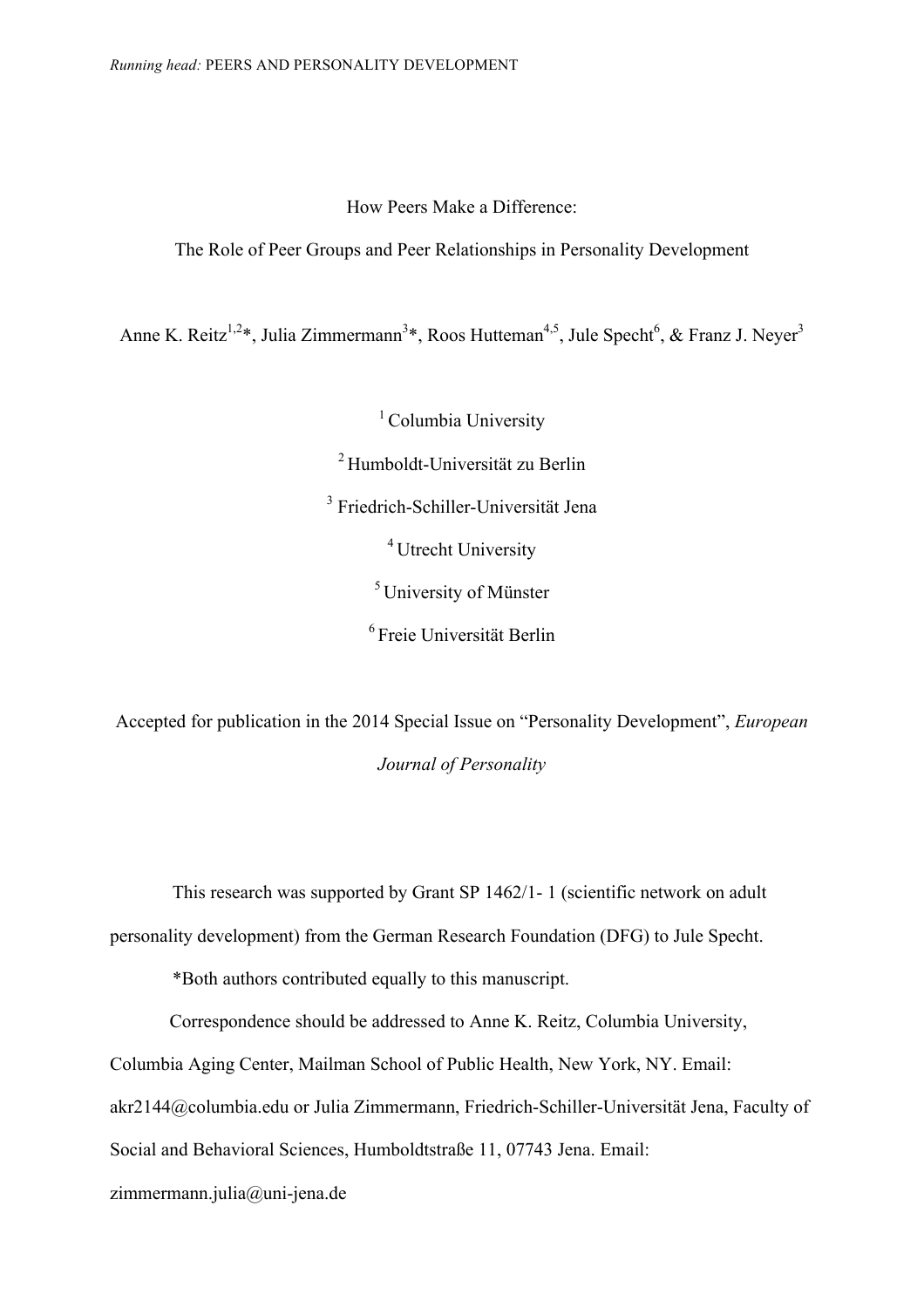#### Abstract

Peers are a pervasive aspect of people's lives, but their role in personality development has rarely been considered. This is surprising, given that peers are promising candidates to explain personality development over the entire lifespan. Due to the lack of clear-cut definitions of peers, we first elaborate on their defining criteria and functions in different life phases. We then discuss the role of peers in personality development across the lifespan. We advocate that an integration of social group perspectives and social relationship perspectives is essential to understand peer effects on personality development. Group socialization theory is particularly suited to explain developmental differences *between* groups as a result of group norms. However, it is blind towards differences in development *within* peer groups. In contrast, the PERSOC framework is particularly suited to explain individual differences in development *within* groups as a result of specific dyadic peer relationship experiences. We propose that a conjunct consideration of peer group effects and dyadic peer relationship effects can advance the general understanding of personality development. We discuss examples for a cross-fertilization of the two frameworks that suggest avenues for future research.

*Keywords*: personality development, peers, peer groups, dyadic relationships, lifespan perspective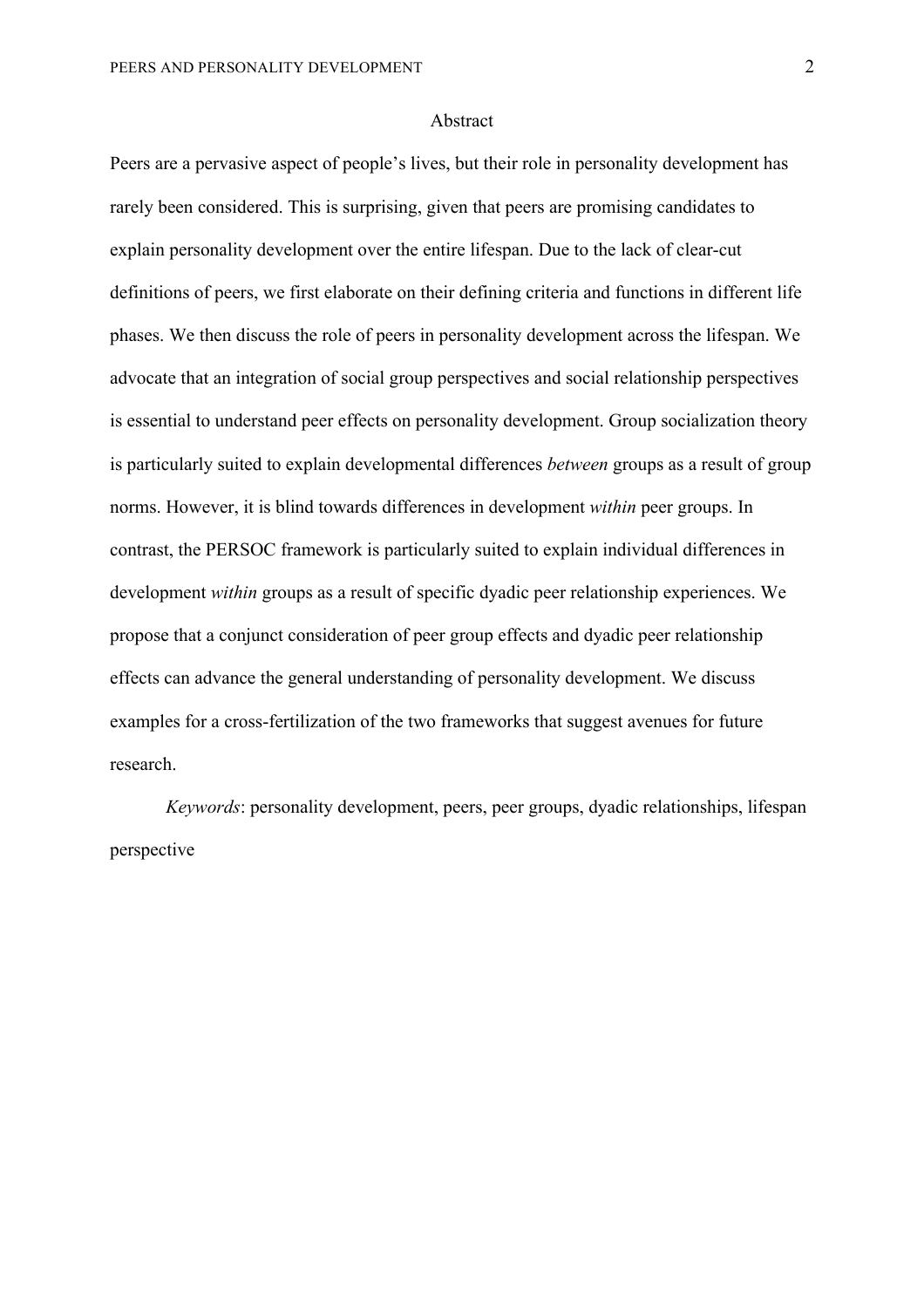# How Peers Make a Difference:

The Role of Peer Groups and Peer Relationships in Personality Development

Peers are a pervasive aspect of our social life. They entail a broad range of people who surround us in our everyday lives from early childhood until old age. Members of the same classroom, community, work or sports team constitute important and highly salient peer group contexts. In addition, we seek and maintain a number of dyadic relationships with peers, such as with a close friend, an acquaintance, a flat mate, a colleague, a fellow-student, or a neighbor. Considering the omnipresence of peers in our lives, it is likely that they influence who we are. This might be particularly true in contemporary society, in which people switch partners more often than in the past and in which families are spread out over larger distances – changes that might render peers an influential social factor.

Researchers have long noted an association between the social environment and the behaviors, feelings, and thoughts of individuals (James, 1890). Their dynamic interplay has been considered to play a key role in personality maturation, because identities are not construed by individuals alone but negotiated in social interaction processes between individuals (Hogan & Roberts, 2004; Swann, 1987). Hence, it is essential to account for the social context that we are embedded in to understand personality development (Leary & Baumeister, 2000; Neyer & Lehnart, 2007). Nevertheless, the role of peers in personality development has surprisingly been largely neglected.

One of the few approaches that explicitly considered the role of peers in personality development is group socialization theory (Harris, 1995). The theory posits that with children's advancing age, outside-the-home socialization that takes place in peer groups becomes an increasingly important determinant of adolescents' personality development. We contend that this theory makes a great contribution to understand peer influences on personality development, but we aim to extend this approach in two ways. First, group socialization theory focuses on developmental processes in childhood and adolescence,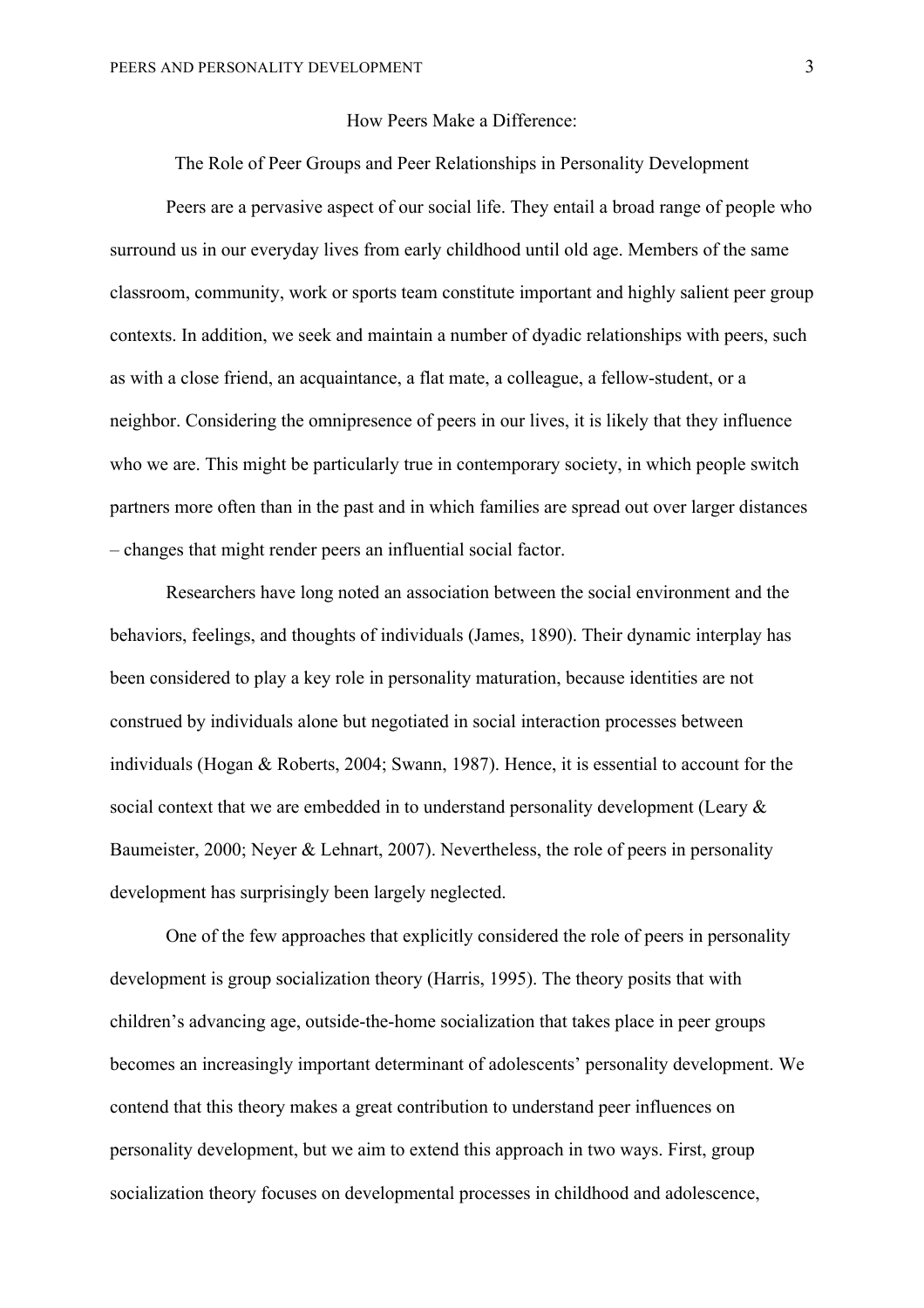whereas it does not provide insights into the nature and function of peers across the entire lifespan that are, however, likely to play a role beyond adolescence. Second, it focuses on peer group processes to explain developmental differences that occur *between* different peer groups, whereas it neglects individual differences in development *within* such groups.

However, based on current empirical evidence, we propose that peers account for individual differences in personality development *between* and *within* peer groups across the entire lifespan. For instance, recent longitudinal studies showed that life experiences involving different peer contexts such as graduation (Bleidorn, 2012), military service (Jackson, Thoemmes, Jonkmann, Lüdke, & Trautwein, 2012), or occupation (Denissen, Ulfers, Lüdtke, Muck, & Gerstorf, in press; Wille & De Fruyt, 2014) influence personality development beyond adolescence. Furthermore, these studies not only consolidated developmental differences *between* individuals in distinct educational or vocational contexts, but they also revealed substantial variance *within* groups of individuals who shared the respective experiences. To date, considerable shares of these effects are not yet well explained.

We propose that peer influences in the context of these life experiences are potent factors to unravel more of this unexplained variance and to better understand personality development across the lifespan. For instance, group norms shared among colleagues (e.g., working hard) presumably shape the personality of members of the same group in a specific norm-consistent way (e.g., increases in conscientiousness) and thus, account for developmental differences *between* groups (e.g., groups with steeper versus lower conscientiousness increase). Furthermore, unique dyadic relationship experiences with specific colleagues (e.g., mutual trust) presumably shape the personality of individuals in ways that make them different from other team members (e.g., increases in agreeableness) and thus, promote developmental differences *within* groups (e.g., group members with steeper versus lower agreeableness increase). Hence, the conjoint consideration of peer effects at both levels of analysis, i.e., peer groups and dyadic peer relationships, might provide valuable and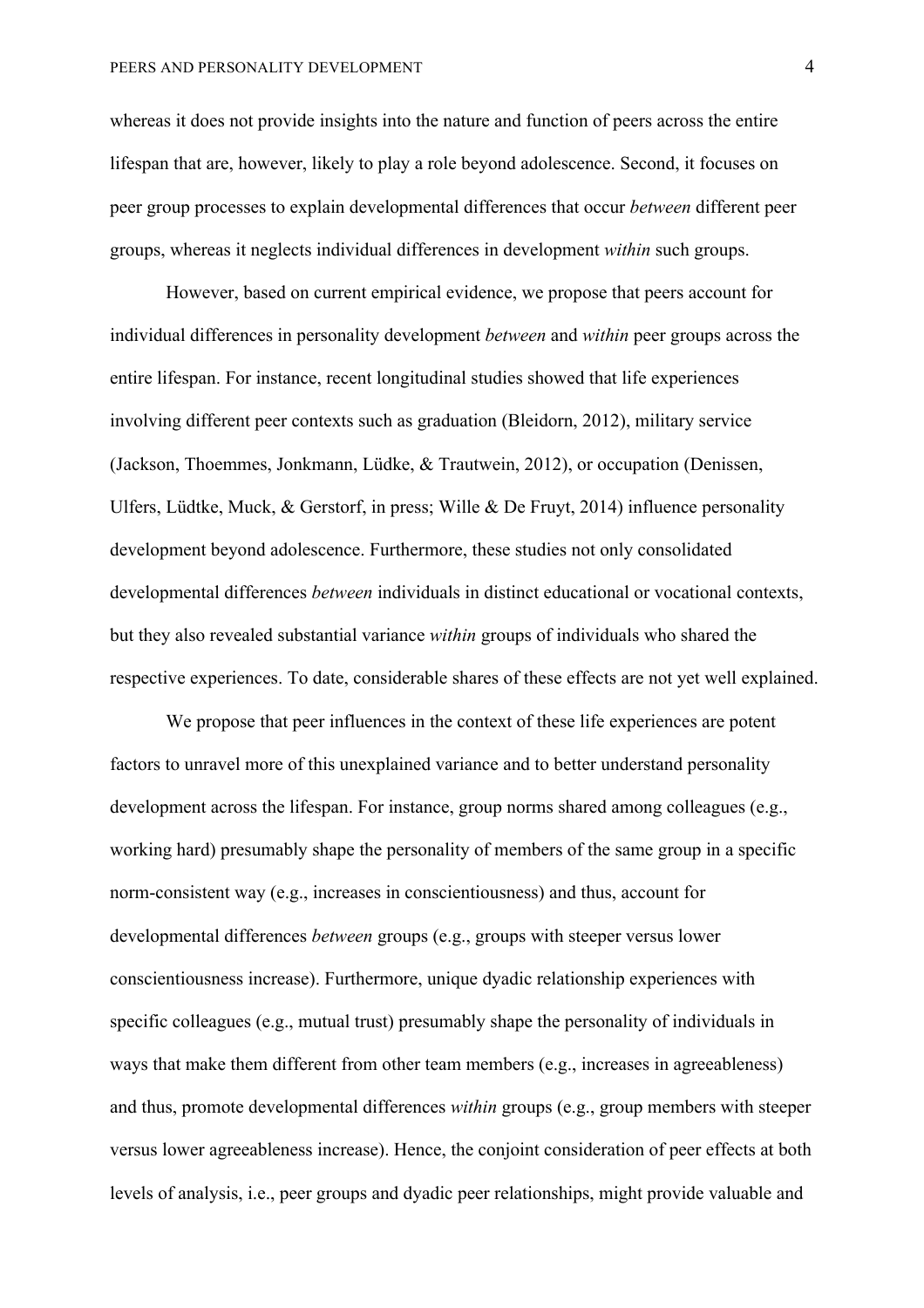complimentary perspectives for a comprehensive explanation of lifespan personality development.

The aim of the present article is therefore to shed light on peer groups and dyadic peer relationships as sources of individual differences in personality development across the lifespan. To this end, this article starts with a closer look at the nature of peers and how peer relationships can change. In particular, we examine the functions of peers beyond adolescence to establish their relevance as determinants of personality development across the entire lifespan. Starting from there, we draw upon theoretical perspectives and empirical evidence to understand how peers affect personality development across the lifespan. As illustrated above, we propose that it is essential to distinguish between social group processes (e.g., group socialization theory; Harris, 1995) and specific dyadic relationship experiences within groups (e.g., PERSOC; Back et al., 2011). We explicate how the integration of peer effects at both the group level and the dyadic level will help to advance the general understanding of personality development and how this will open up new research perspectives.

# **Lifespan Perspectives on Characteristics and Functions of Peers**

Unlike for other relationship categories such as kinship or marriage, the definition of peers is not clear-cut. Researchers, particularly when hailing from different disciplines, consider different characteristics of peers as the defining ones. One reason is the heterogeneity of peers as they entail a broad range of people, such as friends, neighbors, flat mates, classmates, or colleagues. Defining peers is further complicated as their characteristics and functions can change over the lifespan. However, a common groundwork of what peers are is needed for research on peer effects on personality development. Therefore, the following section provides a lifespan perspective on the characteristics and functions of peers.

# **Characteristics of Peers Across the Lifespan**

Previous research proposed that social environments can be studied either on the individual or the dyadic level (Back & Kenny, 2010; Kenny, 1994). Accordingly, we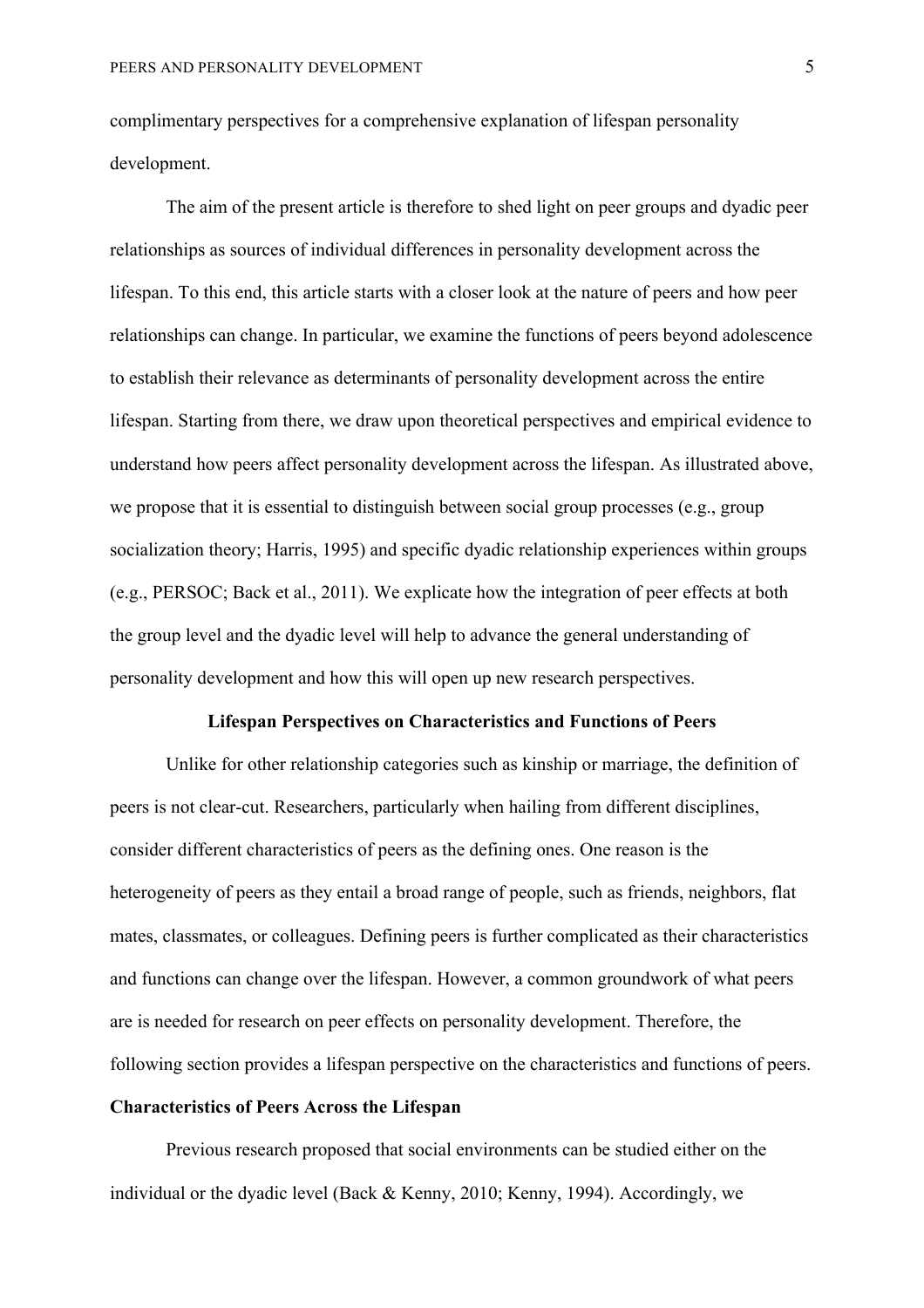distinguish between peer characteristics (i.e., individual level) and peer relationship characteristics (i.e., dyadic level), although they are not entirely independent. As the following discussion will show, this distinction is particularly indicated because the importance of individual peer characteristics may change, whereas the importance of core dyadic peer relationship characteristics remains the same across the lifespan.

**Individual peer characteristics.** In a general online dictionary, peers are defined as "belonging to the same societal group especially based on age, grade, or status" (Merriam-Webster.com, 2011). Similarly, research demonstrated that peers tend to resemble each other concerning individual characteristics. This is called homophily and is captured in the notion that "birds of a feather flock together" (McPherson, Smith-Lovin, & Cook, 2001). In younger life phases, peer groups tend to be homogeneous concerning individual characteristics such as gender, age, socioeconomic status, and ethnicity. For instance, children and adolescents tend to segregate into groups of the own gender and age (Maccoby, 1990). This homogeneity decreases from middle adolescence on (Lempers & Clark-Lempers, 1993). In adulthood, peer networks become much more gender-integrated than in adolescence (Marsden, 1987). Similarly, age homogeneity decreases with the decreasing influence of institutions that create opportunities for contact with peers of the same age, such as school (Feld, 1982).

Other stratifying individual variables are socioeconomic status (Louch, 2000) and ethnicity (Titzmann & Silbereisen, 2009). Some data even suggests that peers tend to be homogeneous in personality, attitudes, and behavioral characteristics, but evidence is less consistent than for age or ethnicity (Urberg, Degirmencioglu, & Pilgrim, 1997). In sum, the importance of specific individual peer characteristics (e.g., gender, age, ethnicity) changes over the lifespan. Therefore, they may be useful to describe peers in a given life phase, but they do not qualify as defining criteria across the lifespan.

**Dyadic peer relationship characteristics.** Social relationships are relatively stable interaction patterns of at least two people that provide the fundament for reciprocal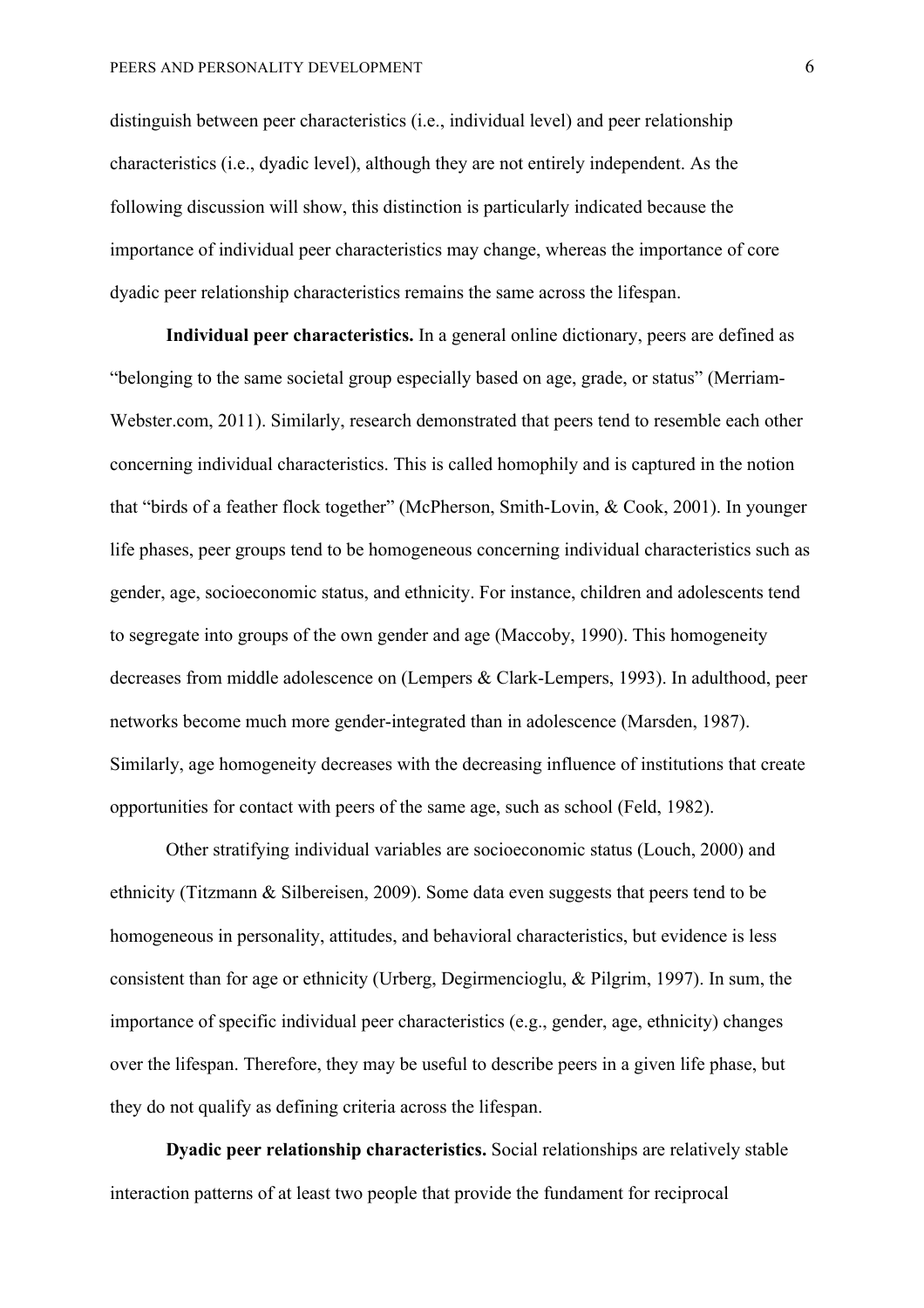interpersonal expectations (Hinde, 1979). The nature of peer interaction patterns across different life phases has not yet been thoroughly specified. A general online dictionary defines peer relationships as being characterized by "equal standing with another" (Merriam-Webster.com, 2011). Interestingly, this lay definition corresponds with social exchange theory (Blau, 1964), which refers to resource-based exchanges. We propose that peer relationships function predominantly according to the principle of equality matching, which is one of Fiske's (1992) four elementary forms of social relationships. This implies that resource exchanges in peer relationships are equivalent as peers are entitled to the same amount of giving and receiving, for instance in terms of affection and support. Hence, peer relationships are reciprocal and peers expect and keep track of an even balance (see Clarks & Mills, 1979).

Several arguments corroborate the qualification of equality matching as primary criterion of peer relationships. First, reciprocity processes are more common in peer relationships than in other relationships, such as among family members (Bugental, 2000). Second, reciprocity is important for the continuation of peer relationships. Unbalanced peer relationships are likely to be ended, because imbalance impairs relationship satisfaction (e.g., Neyer, Wrzus, Wagner, & Lang, 2011). Third, interpersonal exchange based on equity is a universal characteristic of peer relationships that is evident in all cultures (Cosmides  $\&$  Tooby, 1992). Finally, equality matching defines both dyadic relationships and peer groups that may be relevant for individual development: Equality matching at the relationship level occurs in the form of peers forming dyadic relationships at eye level, which can initiate individual processes of social exchange. For instance, two classmates sitting next to each other start to help each other with their homework. Equality matching at the group level is expressed in group norms and standards that guide behavior and development of all group members and serve as a reference to social comparisons. For instance, colleagues who comply with their teams' group norm "work hard, play hard" by working long hours and joining for after work drinks are more highly respected in the team than those who do not comply to this norm.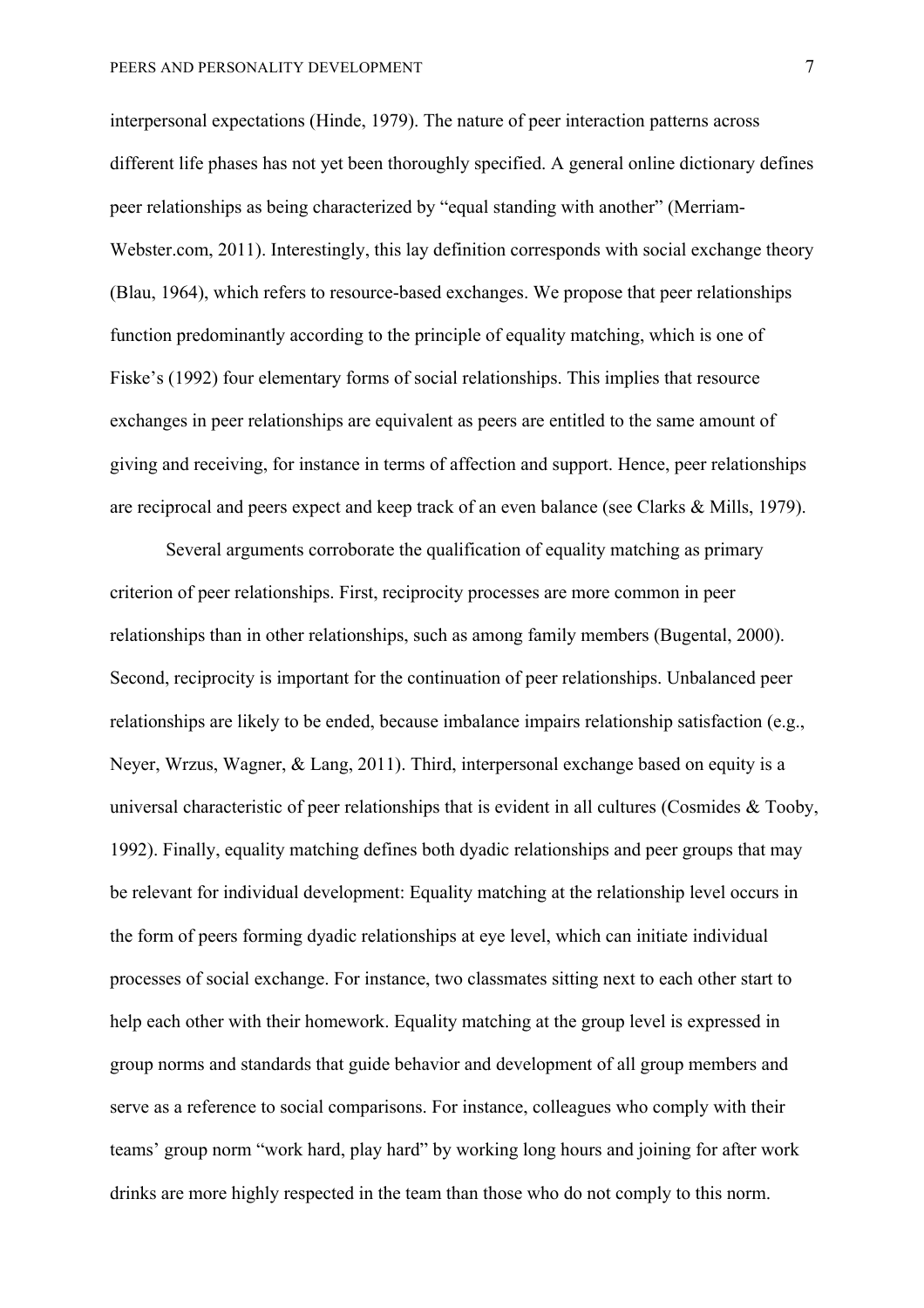Another important finding that highlights the role of equality matching is that it characterizes peer relationships across the entire lifespan (Hartup & Stevens, 1997). However, it should be noted that the concrete manifestations of social exchanges may take different forms across the lifespan, such as self-disclosure in young adulthood (Carbery & Buhrmester, 1998) and practical support in old adulthood (Ingersol-Dayton, Morgan, & Antonucci, 1997). In sum, in contrast to individual peer characteristics that can change over the lifespan, equality matching is persistent and thus, qualifies as a defining criterion of peer relationships.

It should be noted, however, that although equality matching is the core characteristic that applies to all peer relationships across the lifespan, not all peer relationships are the same. Other relationship characteristics can work in concert with equality matching and shape peer relationships in different ways. For instance, according to Fiskes' (1992) taxonomy, communal sharing (i.e., equivalent treatment and altruistic behavior) is likely to occur in close peer relationships, such as with best friends. Authority ranking (i.e., paying attention to and distributing resources based on hierarchical positions) might be found in relationships between peers with low and high social status (i.e., peer group leaders) that frequently involve dominant and submissive behaviors (e.g., Savin-Williams, 1979). Following Harris (1995), such peer status differences are the main sources of individual differences in development within groups, which will be discussed later on.

Another important and very salient characteristic that lay people often use to describe different kinds of peer relationships is relationship closeness, which is also described as the strength of relationship ties (e.g., strong versus weak ties; Granovetter, 1983) or in terms of core versus peripheral relationships in one's social network (Kahn & Antonucci, 1980). Peer relationships can greatly vary in their closeness from rather weak relationships, such as with acquaintances, to very close ones, such as with best friends (Trinke & Bartholomew, 1997). Social convoy theory posits that close relationships are rather stable over the lifespan (i.e., close friends persist in the network), whereas less close relationships fluctuate more in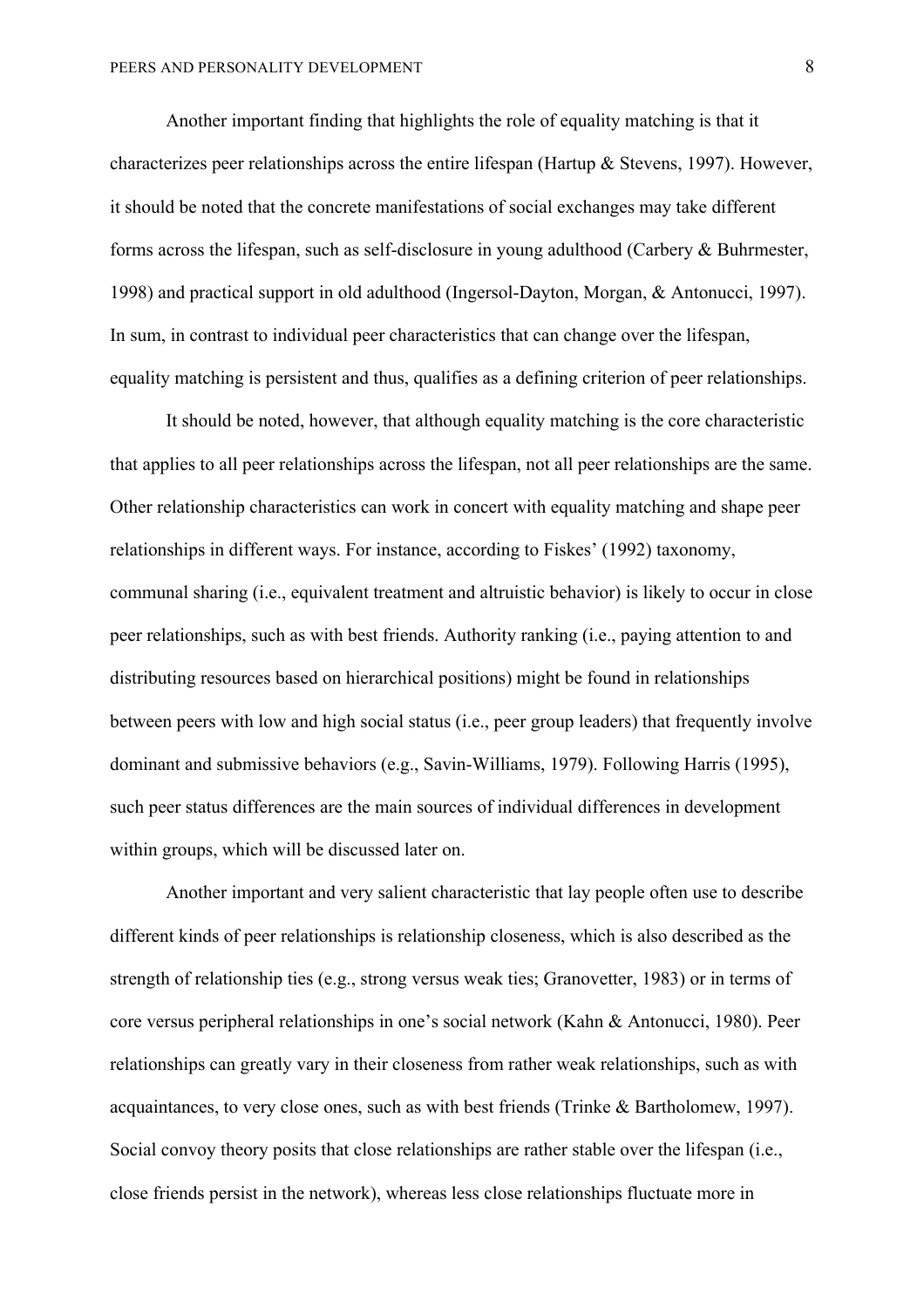response to life transitions (e.g., acquaintances get replaced; Antonucci, Fiori, Birditt, & Jackey, 2010). In contrast, socioemotional selectivity theory (Carstensen, 1995) emphasizes the importance of close relationships later in adulthood to pursue emotion regulation goals that then become increasingly important. Evidence comes from research demonstrating network size decreases and an increasing focus on few close relationships across adulthood (Lang, Staudinger, & Carstensen, 1998; Wrzus, Wagner, Hänel, & Neyer, 2013).

In sum, peers are a heterogeneous relationship category, because they include a broad range of people and the kind of people that are considered peers differ across the lifespan. However, equality matching is a central characteristic of all kinds of peer relationships across the entire lifespan, which makes equality matching a defining criterion of peer relationships. Nevertheless, the specific manifestations of equality matching can vary over the lifespan and other relationship qualities can work in concert with equality matching to shape peer relationships in different ways.

### **Functions of Peers Across the Lifespan**

We now turn to alternating functions of peers across the lifespan. Because lifespan theories are missing, we focus on empirical evidence on peer functions in different life phases.

**Childhood and adolescence***.* The importance of peer relationships and particularly peer groups sharply increases during the transition from childhood to adolescence. About 75% of preschool children are involved in reciprocal friendships with their peers, which rises to 80-90% in teenage years when adolescents enter larger peer ecologies during the transition to middle school (Hinde, Titmus, Easton, & Tamplin, 1985). When adolescents shift their attention from parents to peers, peers become a core influence for their development (Harter, 2012). This is in line with group socialization theory that proposes that peer groups play a major role in children and adolescents' socialization, which goes beyond dyadic relationships (Harris, 1995). This is reflected in findings showing that adolescents spend an increasing amount of time with peer groups and they become highly, and more than people of other ages,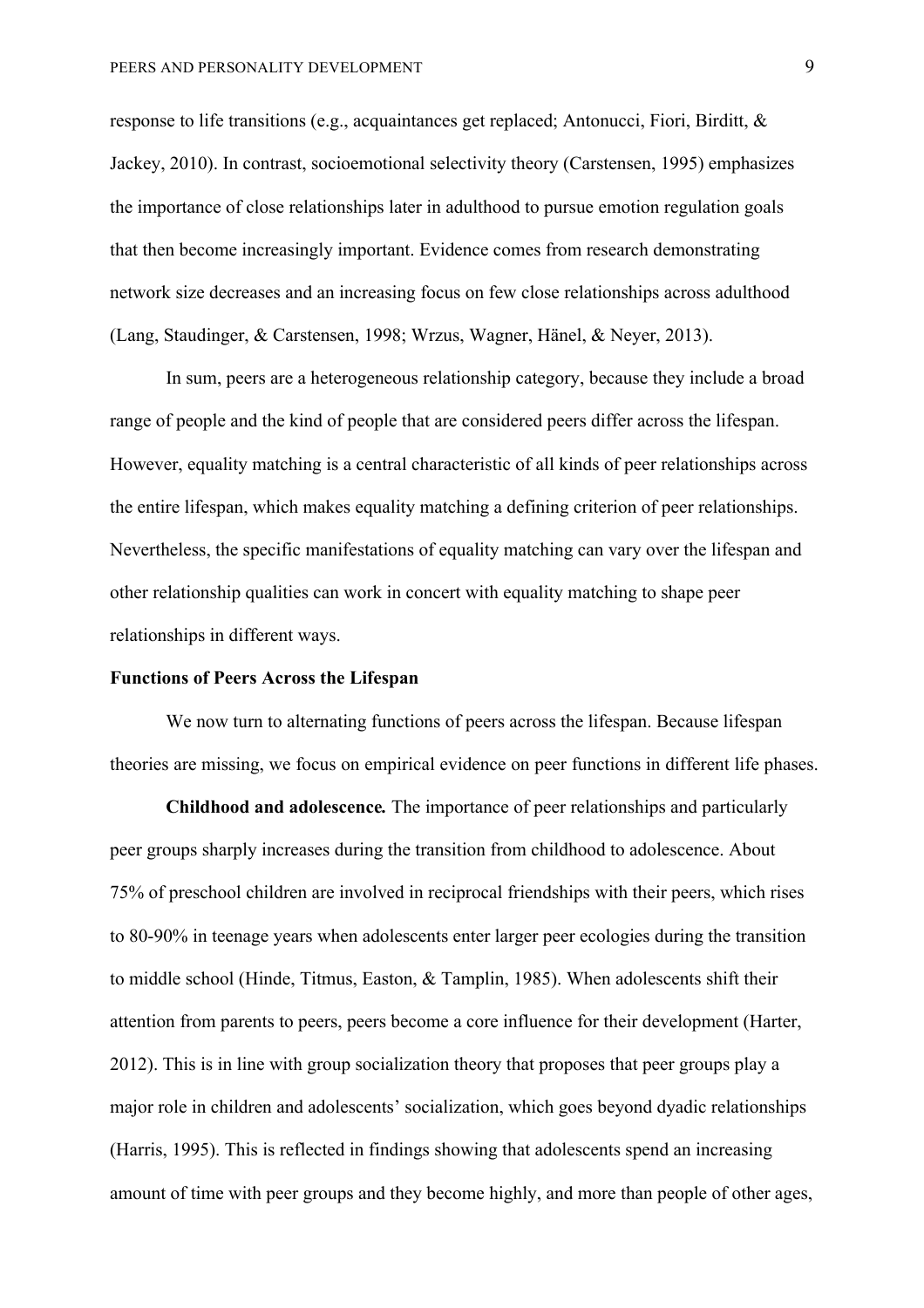concerned with obtaining social acceptance in peer groups (see Brown, 2011). In addition to peer groups, close dyadic relationships with peers also increase during the transition from childhood to adolescence. Adolescents start to form close ties with peers, which prepares them to engage in important relationships later on, such as with romantic partners (McCormick, Kuo, & Masten, 2011).

**Emerging and young adulthood***.* Research suggests that peers serve an important model function for romantic relationships. Relationships with parents are not directly replaced by romantic relationships; instead, they seem to influence romantic relationships in emerging adulthood via peer relationships. For instance, it was found that young adults transfer attachment-related functions from parents to peers (Fraley & Davis, 1997). Consistently, emerging adults' attachment-styles with peers were similar to those with parents and romantic partners, whereas attachment styles with parents and partners were less similar to each other (Furman, Simon, Shaffer, & Bouchey, 2002). This is in line with results suggesting that securely- (versus insecurely-) attached children showed more secure attachment-styles with peers during adolescence, which predicted a more positive relationship quality of romantic relationships during emerging adulthood (Simpson, Collins, Tran, & Haydon, 2007). Together, this suggests that across emerging and young adulthood, relationships with parents influence relationships with peers that in turn influence relationships with romantic partners; hence, peer relationships bridge the gap between parental to romantic relationships.

Peer relationships are also relevant in the context of other characteristic life experiences in young adulthood and can even mediate their effects on personality development. For example, a recent study that investigated the impact of international mobility experiences on personality development revealed substantial differences in the developmental trajectories of student sojourners who spent several months at universities abroad and control students who stayed at home. Interestingly, developmental differences between sojourners and controls could largely be explained by differences in new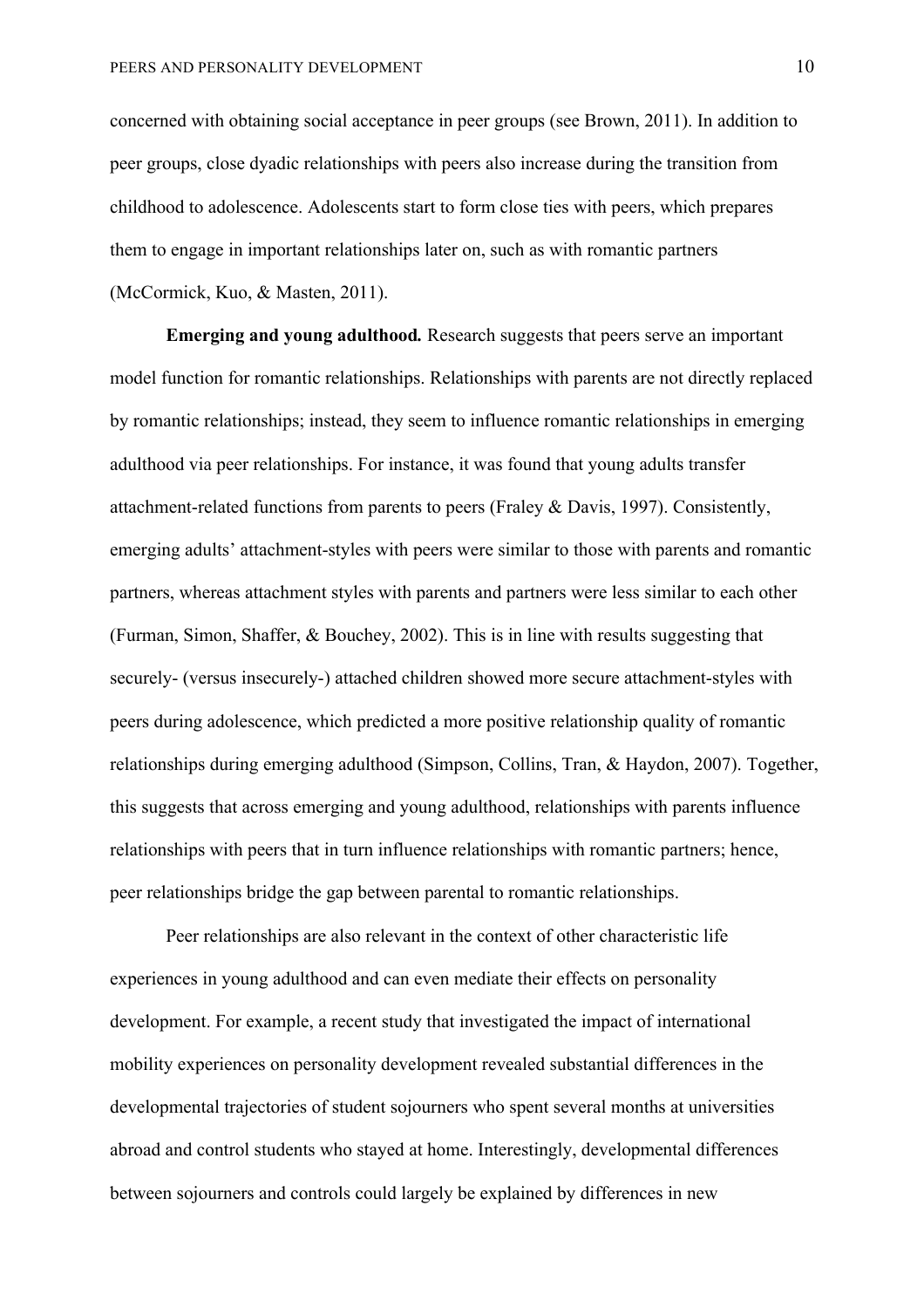international peer relationships (Zimmermann & Neyer, 2013). This finding corroborates that peers play an important role beyond adolescence into adulthood.

**Middle and old adulthood***.* Research on the role of peers in middle and old adulthood is limited. Yet, it might be that the number of peers decreases in adulthood. Evidence suggests that older adults have fewer social interaction partners than younger adults (Lang & Carstensen, 1994), whereas the number of very close relationships remains the same (Mickler & Staudinger, 2008). This is in line with social convoy (Antonucci et al., 2010) and socioemotional selectivity theory (Carstensen, 1995). Accordingly, peers may serve important and changing roles in later life phases. The impact of larger peer groups may decrease due to the decreasing role of information acquisition goals. In contrast, few close dyadic relationships with long-term friends can satisfy the increasing need for emotion regulation. Research on friendships suggests that the quality of peer relationships increases across adulthood, which may also help to satisfy this need (Birditt, Jackey, & Antonucci, 2009).

Close and positive peer relationships may even become more important across adulthood when faced with age-related losses (Matt & Dean, 1993). It is likely that after widowhood and divorce, close peers take over important functions that were previously provided by partners. Although widowhood and retirement may lead to an initial decrease in social contact, it may also trigger increases in peer activities to compensate for the loss (Antonucci, Ajrouch, & Birditt, 2006; van Tilburg, 1992). Consistently, widows and widowers tend to see friends much more regularly than their married, divorced, or single counterparts (Wagner, Schütze, & Lang, 1999). Such compensatory increases in peer contact may be highly adaptive given that having friends increases social and psychological adjustment in old age (Adams & Blieszner, 1995).

In sum, a closer look at the role of peers in different life phases revealed that peers matter across the entire lifespan, including later life phases. However, their functions are subject to change across the lifespan. Considering this, it is likely that peers play a role in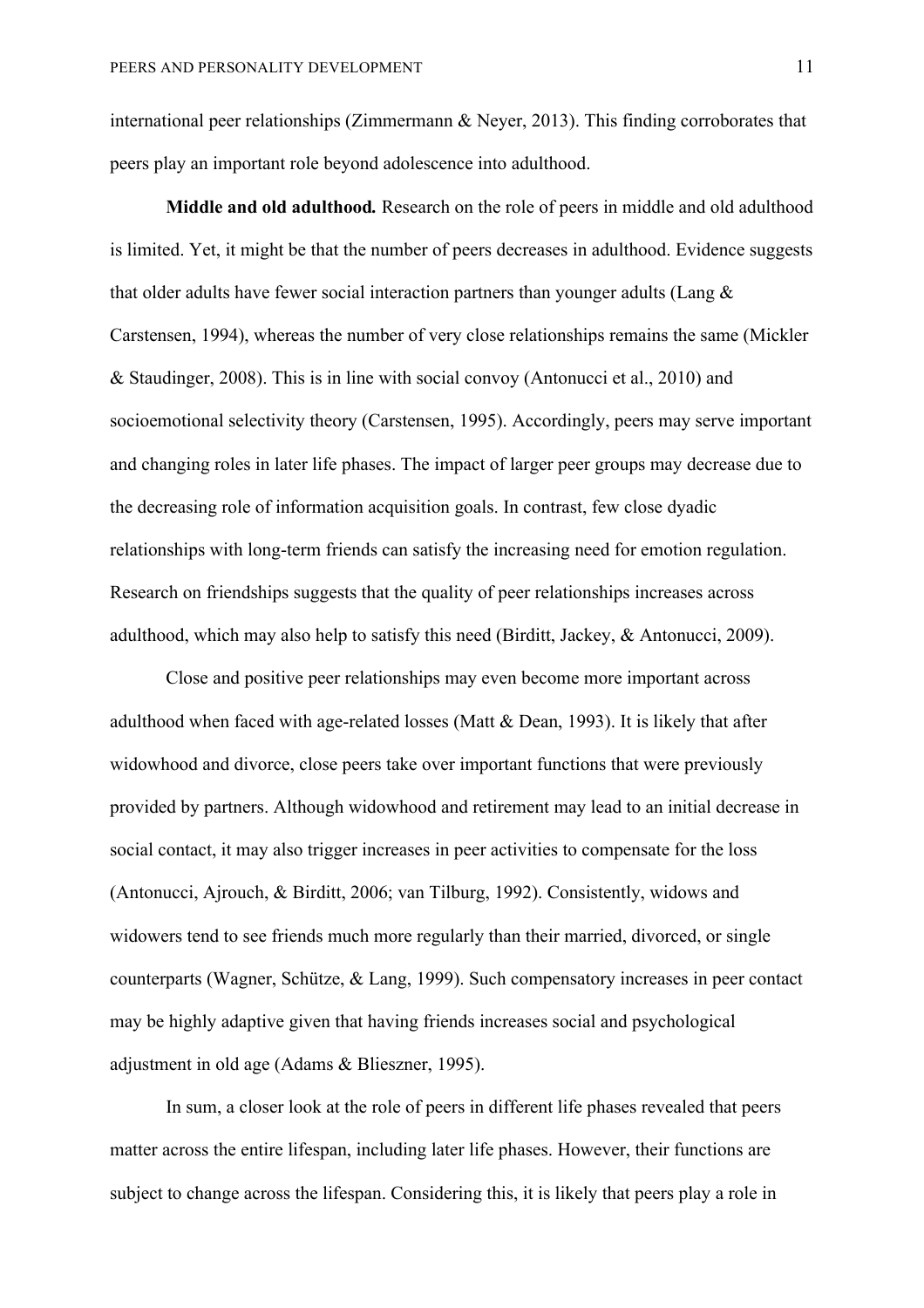personality development across the lifespan, which will be discussed as follows.

### **The Role of Peer Groups and Peer Relationships in Personality Development**

Group socialization theory (Harris, 1995) is one of the few approaches that explicitly consider the role of peers in personality development. As outlined before, it posits that with children's advancing age, socialization in peer groups becomes an increasingly important determinant of personality development that accounts, for example, in large parts for personality differences between siblings. Even though siblings may as well experience environmental differences within the family (called unique niches or microenvironments; Dunn & Plomin, 1990), birth-order studies and studies that included children with and without siblings suggest that intrafamiliar influences cannot fully account for the observed non-genetic differences that make siblings different (Bleske-Rechek & Kelley, 2014; Harris, 2000). Group socialization theory proposes that siblings who grow up in the same family become different from each other not only because 50% of their genes differ, but also because they belong to different peer groups (Harris, 1995).

Building on Harris (1995) and in view of the previous review that sustained the importance of peers beyond adolescence, we contend that peers account for a substantial share of variance in lifespan personality development. In particular, we suggest that the distinction between social group (i.e., group-level) and dyadic relationship perspectives (i.e., relationship-level) is essential for understanding peer effects on personality development. Peer group processes of within-group assimilation lead to peer group members' personalities becoming more similar over time; at the same time, between-group differences increase. Nevertheless, peer group members also differ in their personality development, which is driven by unique dyadic relationship experiences. In the following sections, we will first address group-level effects and elaborate on how peer group processes account for *betweengroup* differences. We will then turn to relationship-level effects and delineate how specific dyadic relationship experiences determine individual differences *within* peer groups. We will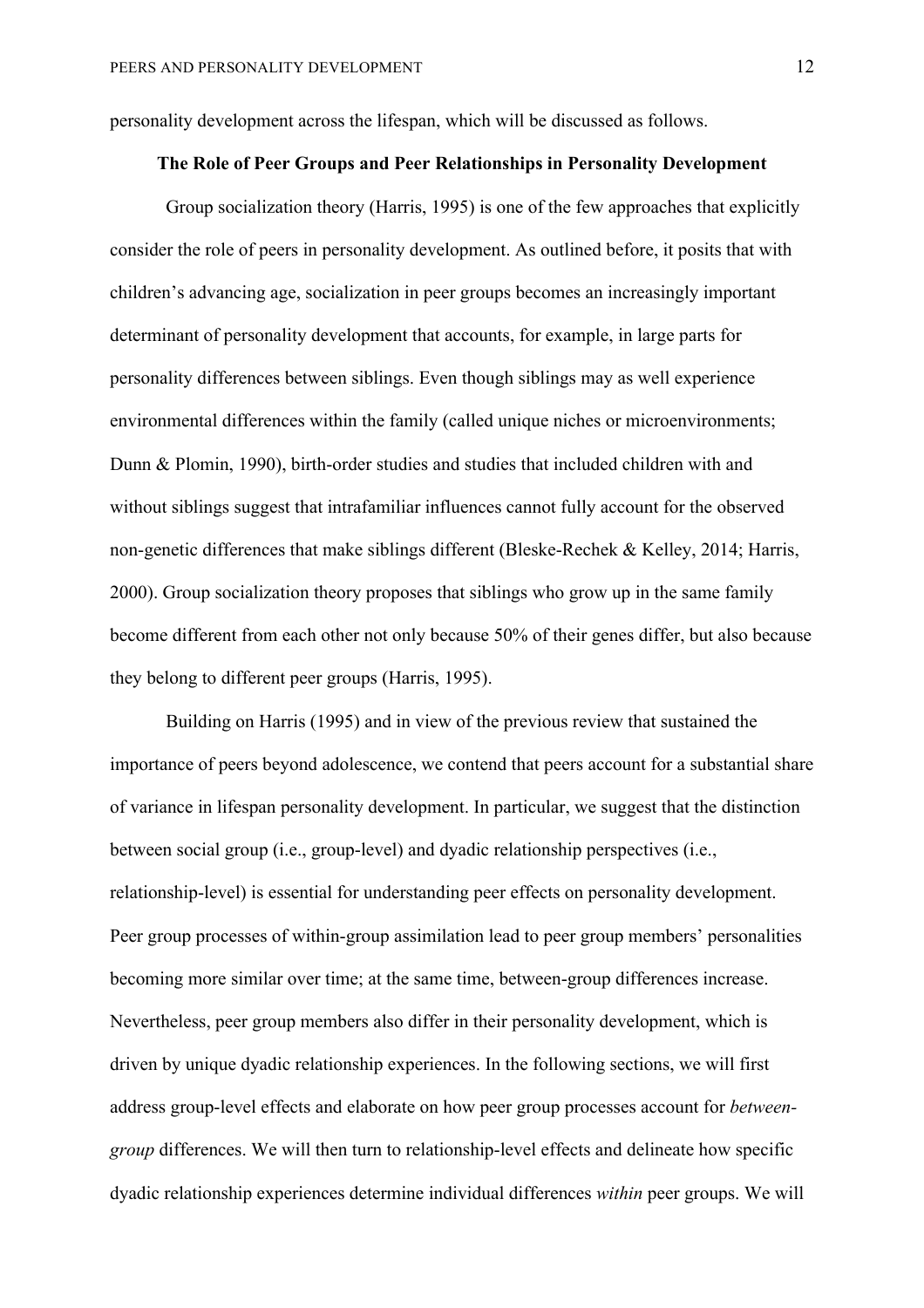conclude with examples that illustrate future research prospects that capitalize on the integration of both research perspectives.

#### **Group-Level Effects on Personality Development**

Group socialization theory explains peer effects on personality development by the means of social group processes of assimilation and differentiation (Harris, 1995). Assimilation describes the process of adopting the groups' rules, standards, and beliefs that guide behaviors, thoughts, and feelings, which makes group members becoming more similar over time. Kerr and colleagues (1994) provided a classic example of this process. They observed that formerly inhibited male children became on average less shy and fearful from 6 to 16 years, whereas female children did not substantially change in those characteristics. The researchers explained their results by pointing to the respective peer group norms that accept inhibited behavior of adolescent girls but not of boys. The role of peer group norms for behavior has also been underlined by research on social networks that for instance, found network effects on substance consumption (Christakis & Fowler, 2008; Rosenquist, Murabito, Fowler, & Christakis, 2011). Such group-determined behaviors, in turn, are presumed to accumulate in the long run and result in personality trait development (Roberts & Jackson, 2008). Hence, the outlined group assimilation processes serve to explain developmental differences *between* groups.

In contrast, group socialization theory remains rather vague regarding group differentiation processes that make group members dissimilar or, in other words, account for *within-group* differences in personality development. Differences in group status and social comparisons within groups are presumed to affect development. Although some empirical evidence points to the long-term implications of such differentiation processes (Rose, Swenson, & Waller, 2004; Weisfeld & Billings, 1988) more research is needed to substantiate their role in lifespan personality development. Hence, although group-level processes of group differentiation provide some indications for the explanation of differences *within* a peer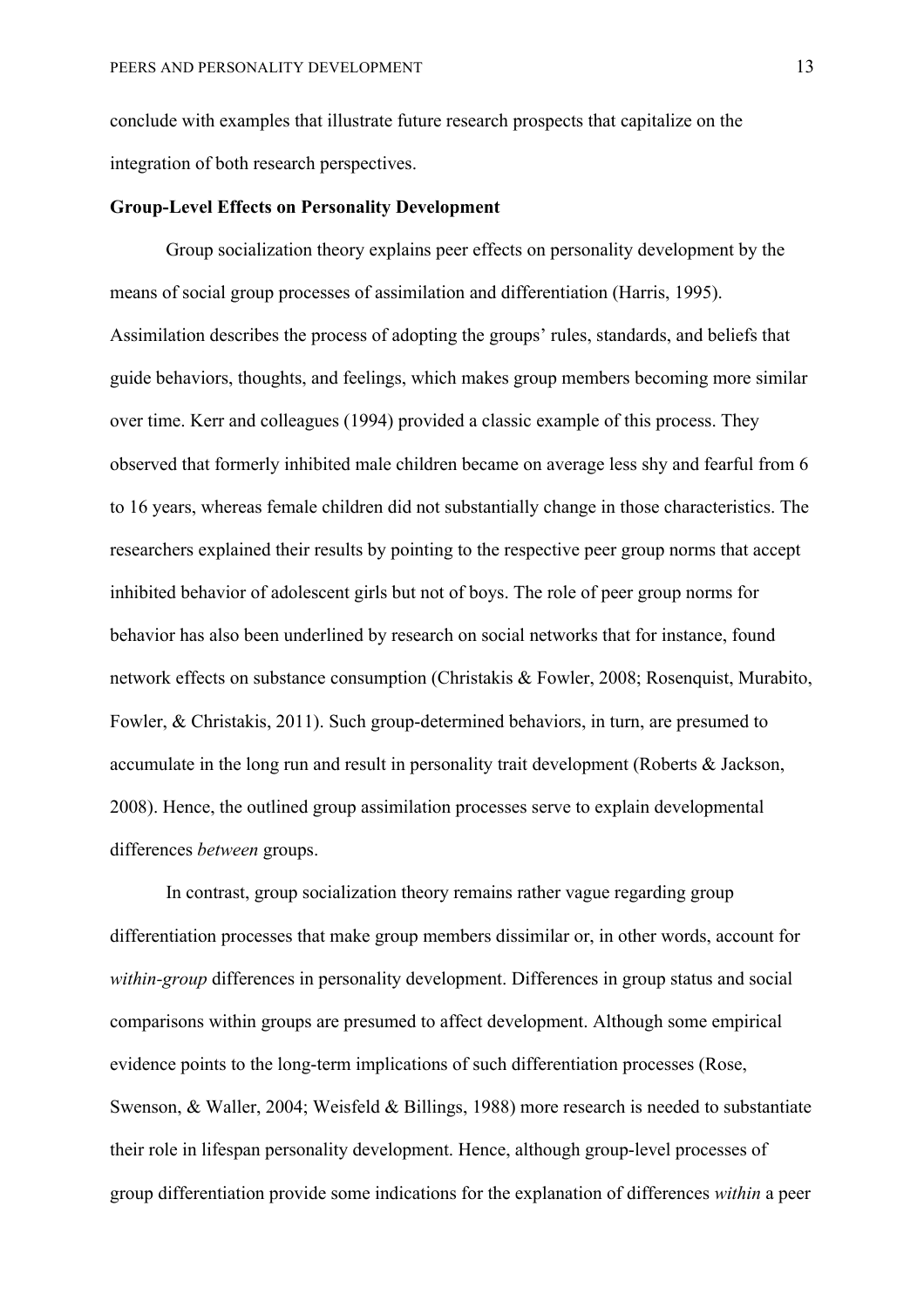group, group socialization theory is blind towards an additional source of within-group variance, namely specific dyadic peer relationships.

## **Relationship-Level Effects on Personality Development**

Social relationship theories such as the Social Relationship Model (SRM; Kenny, 1994; Kenny & LaVoie, 1984) or the PERSOC framework (Back et al., 2011) provide valuable perspectives on peer relationship-level effects on personality development that add to the explanation of individual differences in development *within* peer groups. According to the SRM, dyadic relationships differ from one another in terms of dyad-specific interaction patterns that are determined by three different components: actor parameters, partner parameters, and characteristics that are unique to a specific dyadic relationship. For example, mutual judgments of likability of two students of the same classroom are determined by three factors: (1) a general tendency of the rater to perceive other people as likable (*actor* or *perceiver* effect), (2) a general tendency of the rated target to be perceived as likable by others (*partner* or *target* effect), and (3) unique characteristics of the respective dyadic relationship. The latter is systematic rating variance that is not explained by general tendencies of the raters or the targets, but is unique to the particular perceiver-target dyad (*relationship* effect). The same logic applies to interpersonal behaviors between peers: they are also determined by general behavioral tendencies of actors, partners, and the characteristics of their relationships.

The componential nature of interpersonal behaviors and perceptions is also a central aspect of the PERSOC framework, which particularly focuses on the specific processes of the dyadic personality-relationship interplay. As specified in that framework, relationship dispositions (RDs) and individual dispositions (IDs) influence each other via social interaction units. These units consist of bidirectional interpersonal behaviors and perceptions, which are determined by actor, partner, and relationship effects. According to the PERSOC framework, the specific characteristics that are unique to a dyadic relationship constitute essential determinants of individuals' RDs. If RDs are persistently experienced they can, in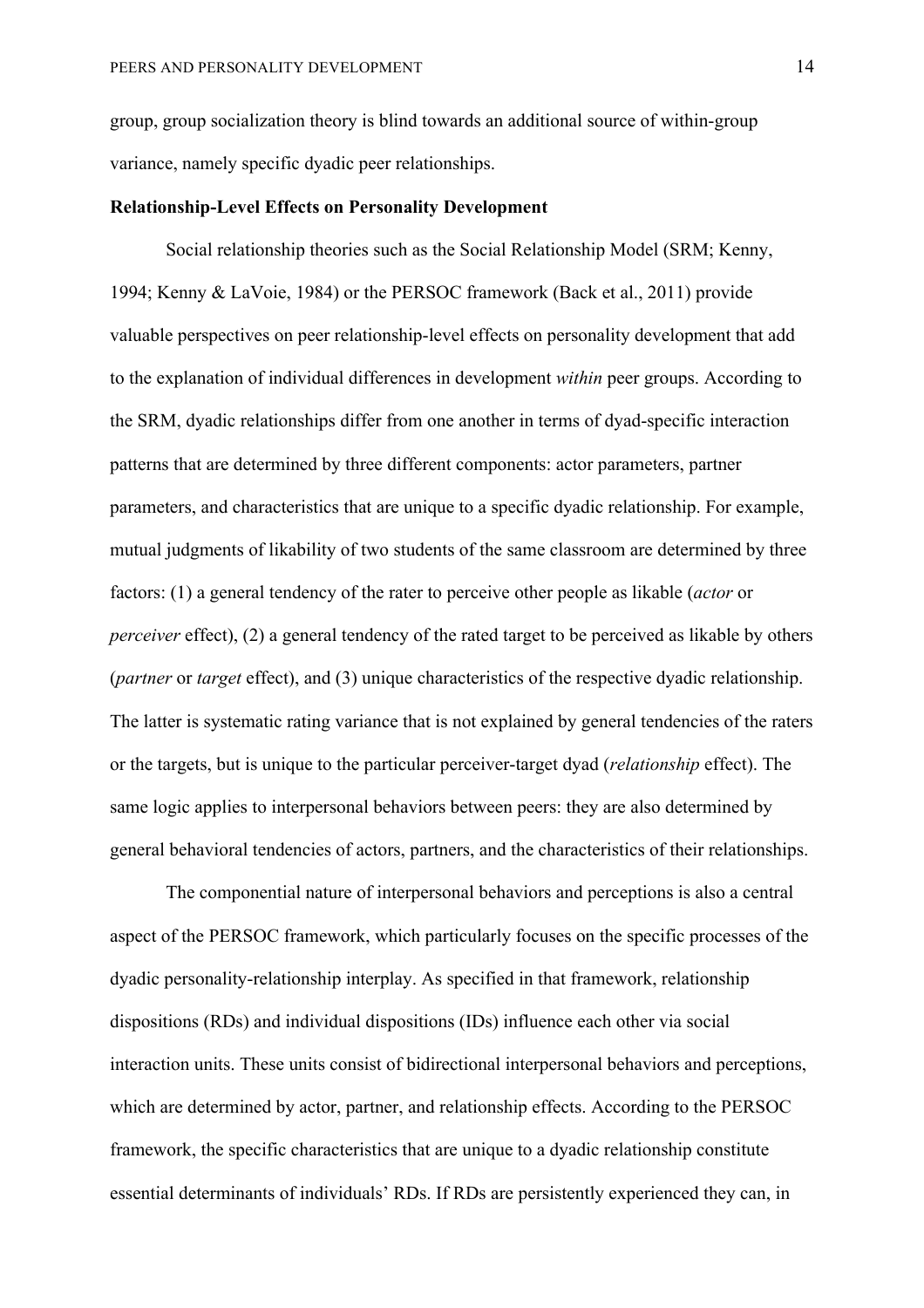the long run, become IDs and thus, influence personality development.

The above-mentioned research on mutual ratings of likability in classrooms provides an example: If Tom repeatedly experiences feedback that he is liked by his classmate Pete (e.g., a smile, help with homework) this will result in Tom establishing an RD of appreciation, trust, liking, and belonging towards Pete. This might further lead to Tom perceiving himself as a likable person and result in changes in Tom's ID, such as increases in his self-esteem or other personality changes. By contrast, Carl might receive less positive feedback from Pete and thus, develops an RD that reflects coldness and disregard towards Pete. As a consequence, Carl is less likely to establish self-perceptions of being a likable person, which might lead to decreases in his self-esteem (ID). In this regard, peer relationship partners cannot be considered interchangeable and experiences in dyadic relationship are unique.

Indeed, a recent longitudinal study by Reitz, Motti-Stefanidi, and Asendorpf (2014) showed that individual differences in likability nominations by classmates predicted adolescents' self-esteem development and that this effect was mediated by the adolescents' self-perceptions of their likability. Furthermore, results revealed that being liked by classmates of the same immigrant status (i.e., with versus without immigrant background) had stronger effects than being liked by classmates of a different immigrant status. This finding informs our understanding of peer effects on personality in two ways. On the one hand, it highlights the role of social relationship processes: it provides evidence for the role of specific dyadic relationship characteristics (i.e., different peer relationships have different effects on self-esteem development). On the other hand, it corroborates social group perspectives on peer effects (i.e., likability effects on self-esteem depend on group membership). Thus, this study highlights exemplarily that dyadic relationship processes and group effects are inherently intertwined.

# **Group-Level and Relationship-Level Effects Across the Lifespan**

Patterns of stability and change of both peer groups and peer relationships and their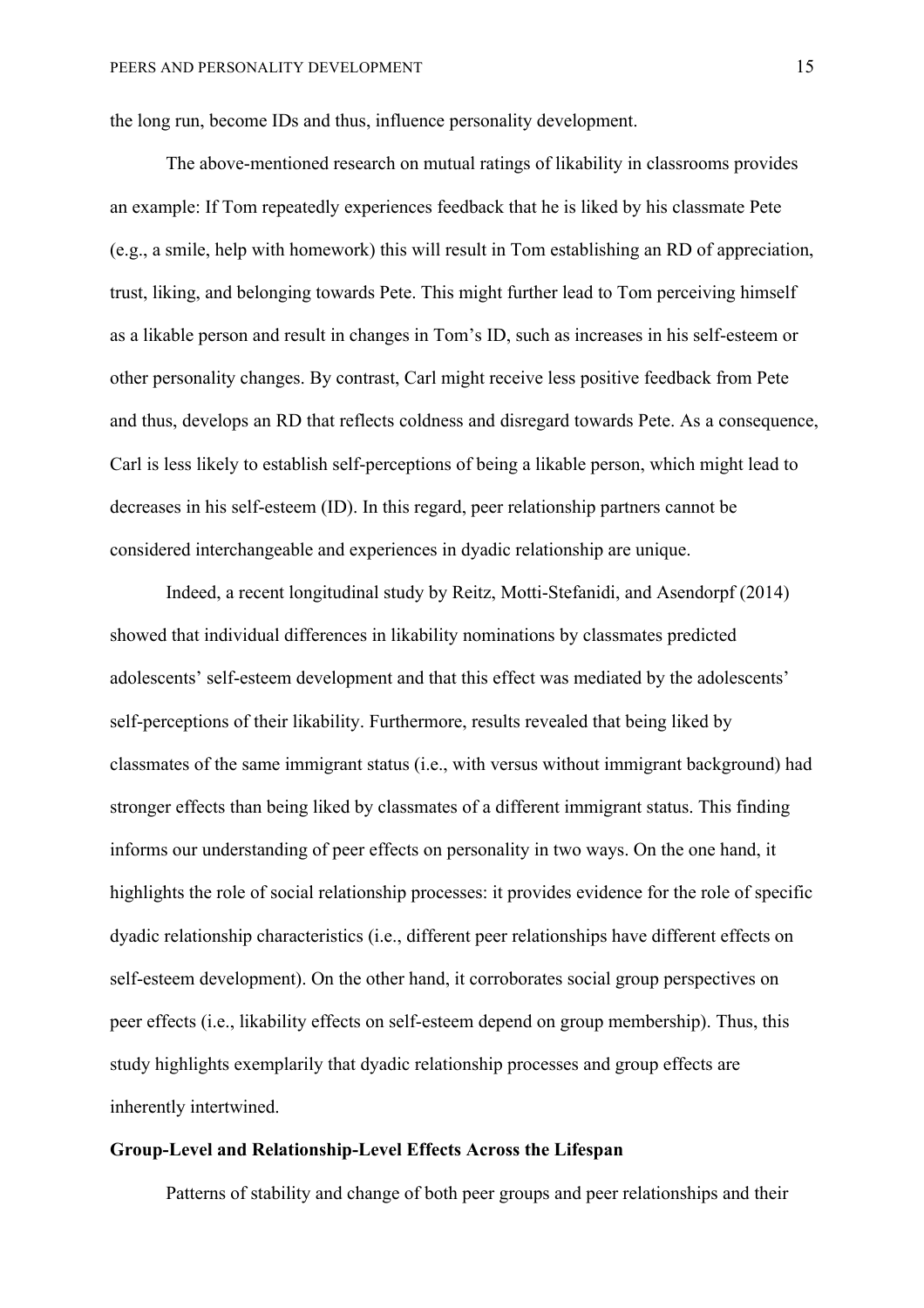consequences for personality development across the lifespan pose challenging issues for future research. As outlined before, group socialization theory states that group-level effects are particularly important until the end of adolescence and then start to decrease due to the decreasing importance institutional socialization (Harris, 1995). Although research on peer groups beyond adolescence is scarce, it is likely that they still exert effects in later life. During adulthood, social structures such as work teams or residential estates may facilitate peer group experiences that may be psychologically relevant in terms of social identification and adherence to group norms (Deaux, 1996; Turner et al., 1987). Nevertheless, peer group effects in later life may not be as strong as in adolescence, because the family becomes similarly or even more important than peer groups (Hutteman, Hennecke, Orth, Reitz, & Specht, this issue). Future research needs to address stability and change of peer group identifications and their changing relevance beyond adolescence (Ashmore, Deaux, & McLaughlin-Volpe, 2004).

By contrast, peer relationship effects on personality development may increase over the lifespan. Recent research revealed that effects on personality development most likely occur in relationships that reflect self-selected life-styles and circumstances (Mund & Neyer, in press). Given that active person-environment covariation is assumed to increase with age (Scarr & McCartney, 1983), individuals may be more likely to choose peers (i.e., active person-environment covariation) and to be chosen by peers (i.e., reactive person environment covariation) that better fit their personalities the older they get. For instance, an adult who scores high on openness is increasingly likely to seek stimulating social environments with people that are also open. This may explain, for example, findings showing that young adults who live with roommates are higher in openness and show steeper increases in openness as compared to those who lived with their parents (Jonkmann, Thoemmes, Luedke, & Trautwein, 2014). Hence, peer-relationship effects on personality development can be expected to become even stronger the more these relationships are self-selected. Beyond that, such selfselection processes may result in more persistent and long-term oriented peer relationships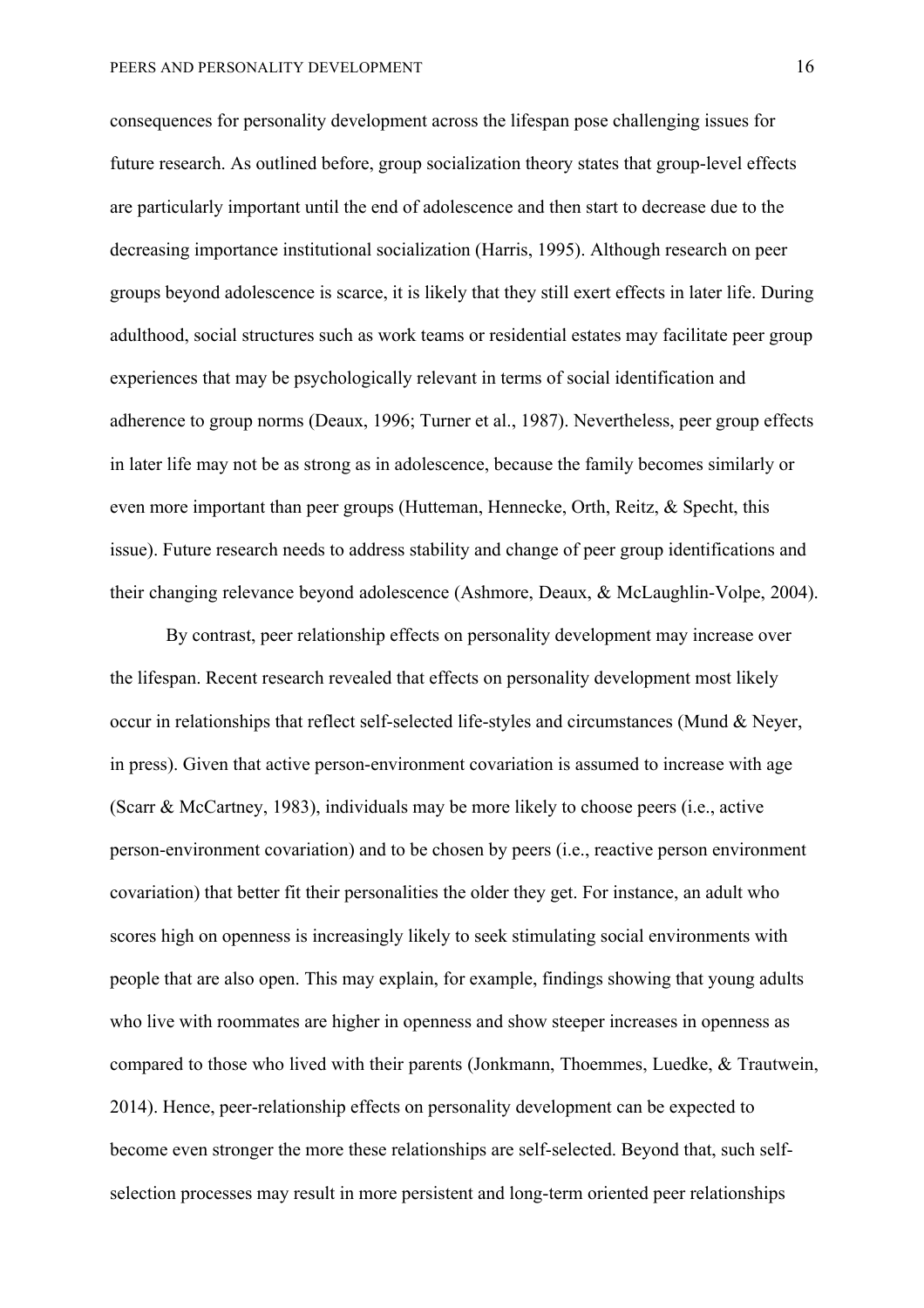that provide individuals with more stable social environments than in earlier life phases. Because environmental effects on personality development are more likely in stable than in changing life conditions (Caspi & Moffit, 1993), long-term peer relationships may gain increased influence on personality development when people grow older.

Unfortunately, little is known about the impact of different types of peer relationships on personality development across the lifespan. Yet, it is possible that the impact of peer relationships varies depending on relationship closeness among peers. Previous studies in young adulthood indicated that relationship effects on personality development are particularly likely to occur in close relationships such as with romantic partners (Neyer & Lehnart, 2007) and with friends (Mund & Neyer, in press).

Taken together, we suggest that the relative impact of peer group effects on personality development may decrease from the end of adolescence on. At the same time, effects of specific peer relationships may gain importance when individuals grow older. This may be particularly true in contemporary society, as close and extended family members increasingly live apart (Michielin, Mulder, & Zorlu, 2008) and older adults may thus have to rely more strongly on peers today than ever before.

Beyond that, the relative importance of peer group and peer relationship effects on personality development may also vary across traits. For instance, several studies reported effects of education and work experiences on the development of conscientiousness (Bleidorn, 2012; Specht, Egloff, & Schmukle, 2011; Wille & DeFruyt, 2014). As outlined above, these effects may be due to the adoption of peer group norms. In contrast, it seems that other traits such as neuroticism are rather affected by specific social relationship experiences, such as the first romantic relationship (Neyer & Lehnart, 2007). Research on different traits is needed to better understand the unique social experiences at the group and dyadic level that drive the development of specific traits.

To conclude, we propose that peer effects on at least two levels, namely group-level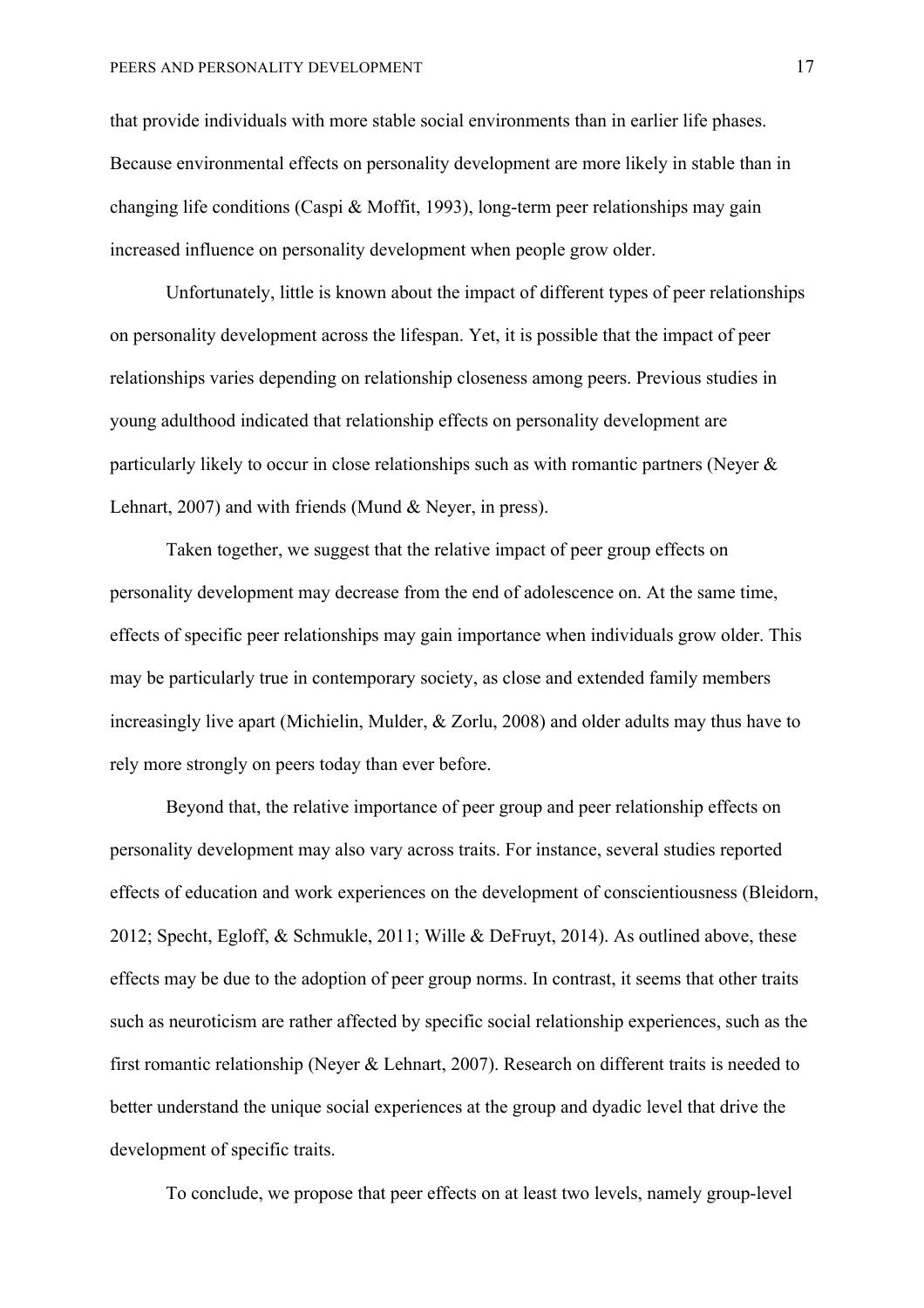effects and relationship-level effects, add to the understanding of personality development across the entire lifespan. Individuals (Level 1) are nested in different dyadic relationships (Level 2), which in turn are nested within groups that share the same norms (Level 3). Peer groups regulate individual behavior through the definition of peer group norms that account for differences in personality development *between* peer groups. On top of that, peers are important dyadic relationship partners that determine individual differences in development by specific interaction experiences. Thus, dyadic peer relationships contribute to differences in personality development among members *within* a peer group.

It should be noted, however, that dyadic relationships are not necessarily limited to one's own peer group (an example are cross-ethnic friendships), nor do relationships necessarily exist between all members of a group. Similarly to individuals that differ in terms of their likability (i.e., the number and quality of dyadic peer relationships), peer groups differ with regard to the number and density of dyadic relationships their members maintain. In this regard, it needs to be considered that social group processes such as self-categorization and group identification do not necessarily require personal contact between group members. According to social identity theory, the mere experience of a group membership is sufficient to trigger adherence to group norms (Ashmore et al., 2004; Tajfel & Turner, 1979). Hence, broad social categories, such as ethnic, religious, or generational groups may guide individual behavior by cultural norms even though there is little or no contact between group members (Turner et al., 1987; Weiss & Lang, 2009). However, it seems likely that most peer groups do rather represent social networks with distinct patterns of dyadic relationships (Deaux & Martin, 2003).

In the following, we illustrate how an integration of group-level peer effects and relationship-level peer effects can advance our insights into personality development. We use the example of students' achievement behavior and conscientiousness development to provide a more comprehensive explanation of individual differences in conscientiousness trajectories.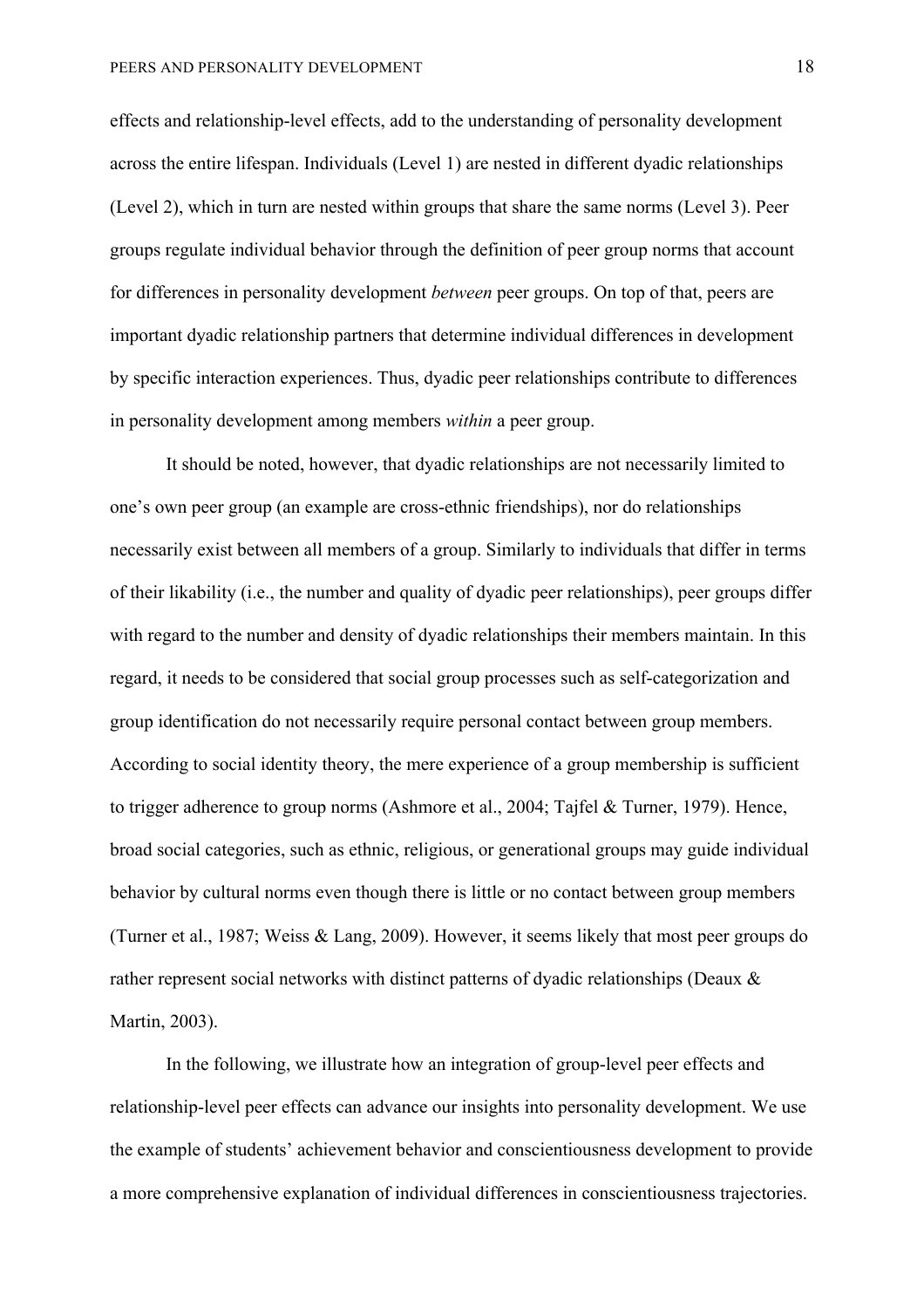We also discuss open questions and delineate perspectives for future research.

# **An Integrated Perspective on Peer Effects on Personality Development**

Increases in conscientiousness reflect a normative pattern of maturation in young adulthood that is, for example, driven by commitment to educational or professional achievement (Roberts, Caspi, & Moffitt, 2003). Correspondingly, a recent study substantiated increases in conscientiousness in the context of graduation and, at the same time, revealed substantial variance between trajectories that was partly associated with students' achievement behavior (Bleidorn, 2012).

From a group-level perspective, such patterns can be traced back to differences in role expectations that are reflected in group norms on achievement behavior. For example, students in an achievement-oriented peer group might be more prone to engage in normconsistent achievement behavior and thus, experience steeper increases in conscientiousness than students who belong to a peer group that values school success less. In line with this notion are findings from a longitudinal study on immigrant adolescents that show that being involved with the peer group of the host culture shapes their personal development differently than being involved with the peer group of their heritage culture (Reitz, Motti-Stefanidi, & Asendorpf, 2013). This illustrates that processes of peer group assimilation help to understand personality development in terms of *between-group* differences.

Group-level perspectives also offer some explanations for *within-group* differences in conscientiousness development, such as for steeper increases for group leaders. These different trajectories may be due to differences in in-group status that result from social comparisons between group members. However, future research is needed to understand the concrete processes through which "status in the peer group may leave permanent marks on personality" (Harris, 1995, p. 473).

As outlined above, we contend that characteristics of individual peer relationships add to the explanation of individual differences in personality development above and beyond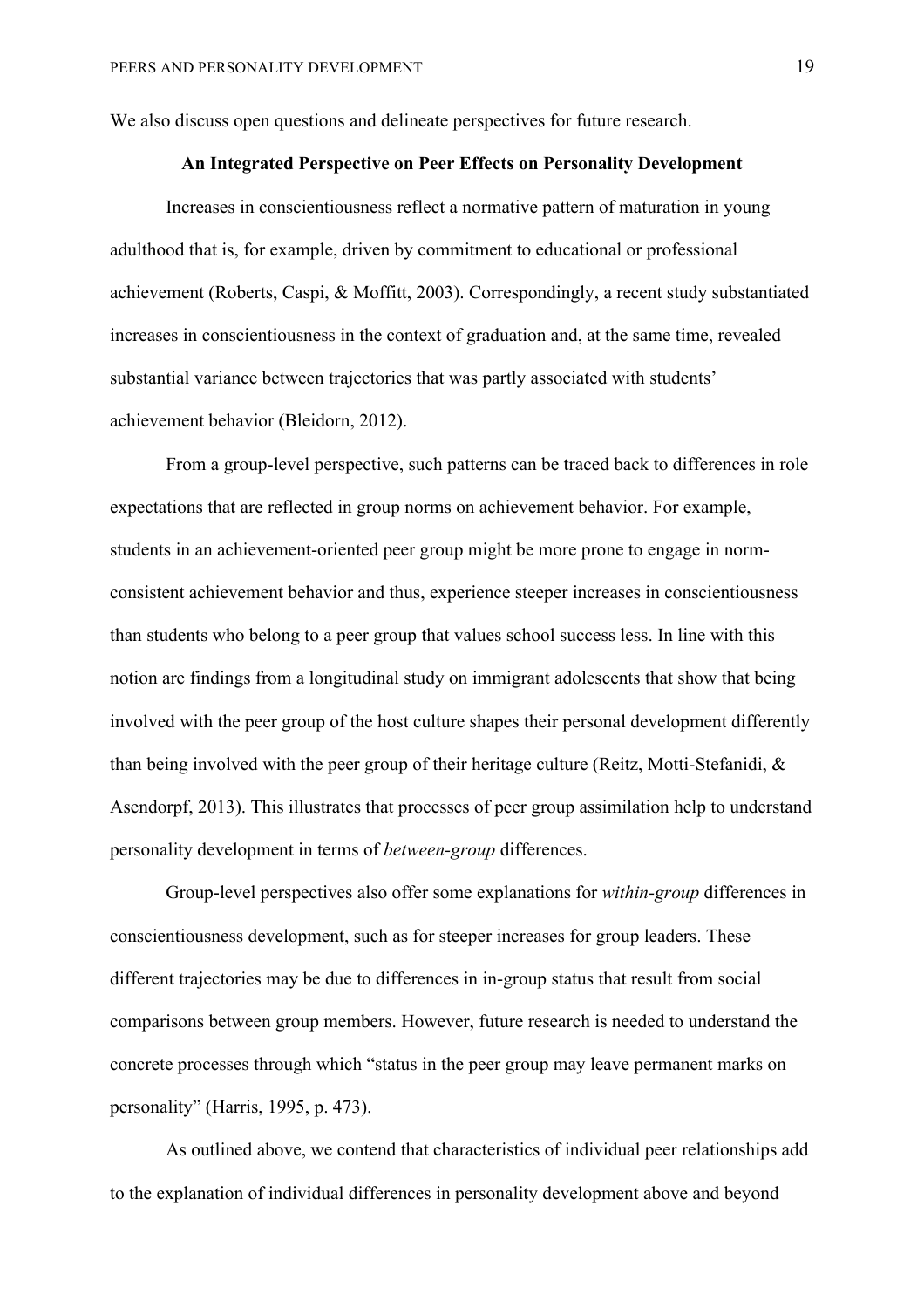peer group effects. According to the interpersonal processes described in the PERSOC model, social interactions with relationship partners can affect both self- and other-perceptions of personality by different means. For example, Pete frequently brings up academic issues in the discussions with his friend Tom and he helps Tom with his homework. As a consequence of these behavioral cues, Tom perceives Pete as ambitious and successful. He therefore treats Pete with increasing appreciation (relationship effect) more than he does with others and more than other people reveal in interactions with Pete. In turn, Tom's feedback of academic admiration, such as his compliments on Pete's success and his reliance on the friend's help in academic matters, make Pete feel uniquely appreciated for his academic merits by Tom and make him think of Tom as an attentive admirer (RD). Because of the interdependence between RDs and IDs, RDs are supposed to gradually change IDs. Hence, feeling appreciated by Tom might boost Pete's self-esteem (ID). Likewise, Tom's unique admiration might lead Pete to further intensify his achievement behaviors, which then promotes an increase in Pete's conscientiousness (ID).

These assumptions are substantiated by recent research on reputations. Reputations are special forms of RDs, which are defined as the way people are generally mentally represented by others. In other words, these representations are not relationship-specific, but based on individual characteristics (target effects) that are shared by many others (Back et al., 2011). For example, Pete might generally be perceived as a successful student by others and might thus enjoy the reputation of a genius. A recent study found that peer-rated intelligence reputations predicted subsequent academic achievement, which sustained the impact of reputations on outcomes that are relevant for personality (Denissen, Schönbrodt, van Zalk, Meeus, & van Aken, 2011).

These examples illustrate that peer effects at the group- and the relationship-level both add to the explanation of personality development. Against this background, the consideration of social groups might be particularly helpful for understanding personality development in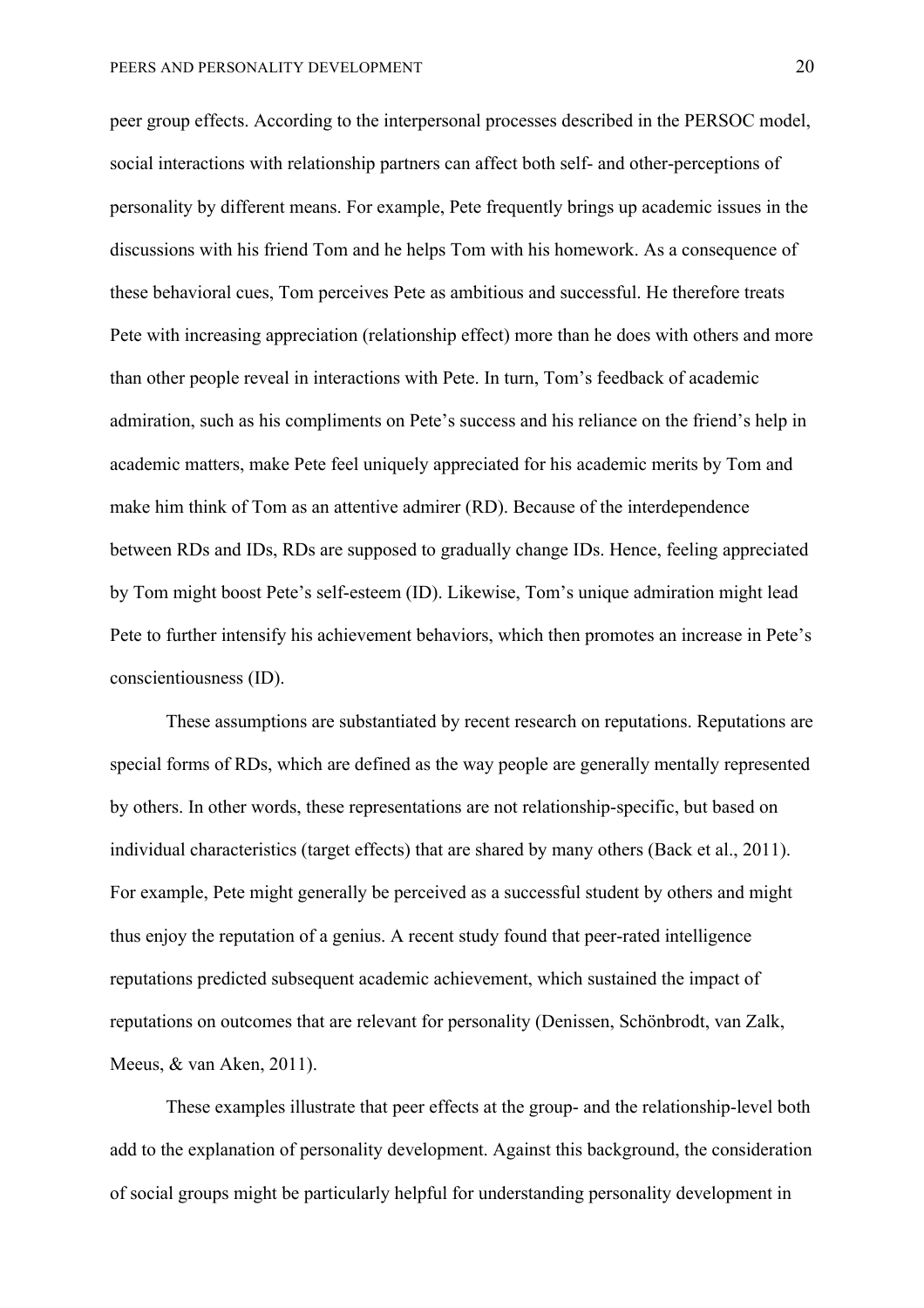response to life events that do not apply to all members of the population, such as entering military service (Jackson et al., 2012). Because only a rather small proportion of a cohort experiences these events, their effects will be hard to detect if random population samples are used. Future studies should sample adequate (control) peer groups to reveal whether life experiences scripted by behavioral guidelines in peer group norms affect personality development (Neyer, Mund, Zimmermann, & Wrzus, in press; Specht et al., this issue).

Furthermore, future research should as well go beyond a separation of group-level and relationship-level effects and further explore their dynamic interdependence. For instance, peer group contexts likely moderate relationship-level effects in terms of cross-level interactions. Such a cross-level interaction has been found in a recent longitudinal study on immigrant adolescents. Only when adolescents experienced to be disliked by their hostnational peers (relationship-level effect), perceptions of high group discrimination (grouplevel effect) resulted in perceptions of high personal discrimination (Reitz, Asendorpf, & Motti-Stefanidi, 2014). Hence, dyadic relationship experiences and perceptions at the group level exerted an interaction effect on immigrant adolescents' feelings to be personally discriminated against.

Similarly, research on identity negation emphasizes that self-concepts are negotiated in interacting dyads (Swann, 1987). Perceivers shape such interactions in ways that confirm their expectations about targets and targets use interpersonal strategies to realize their selfverification goals (Swann, Griffin, Predmore, & Gaines, 1987). Likewise, peer group contexts might shape the negotiation process by, for example, providing norms on the desirability of certain characteristics and thus influence perceivers' expectations and targets' self-views. This is supported by findings from cross-cultural research showing that priming biculturals' different ethnic groups had effects on their behavior and self-concept (Gardner, Gabriel, & Lee, 1999). Yet, it remains unclear how these results extend to peer group contexts.

Group-level and relationship-level peer effects might further be intertwined in terms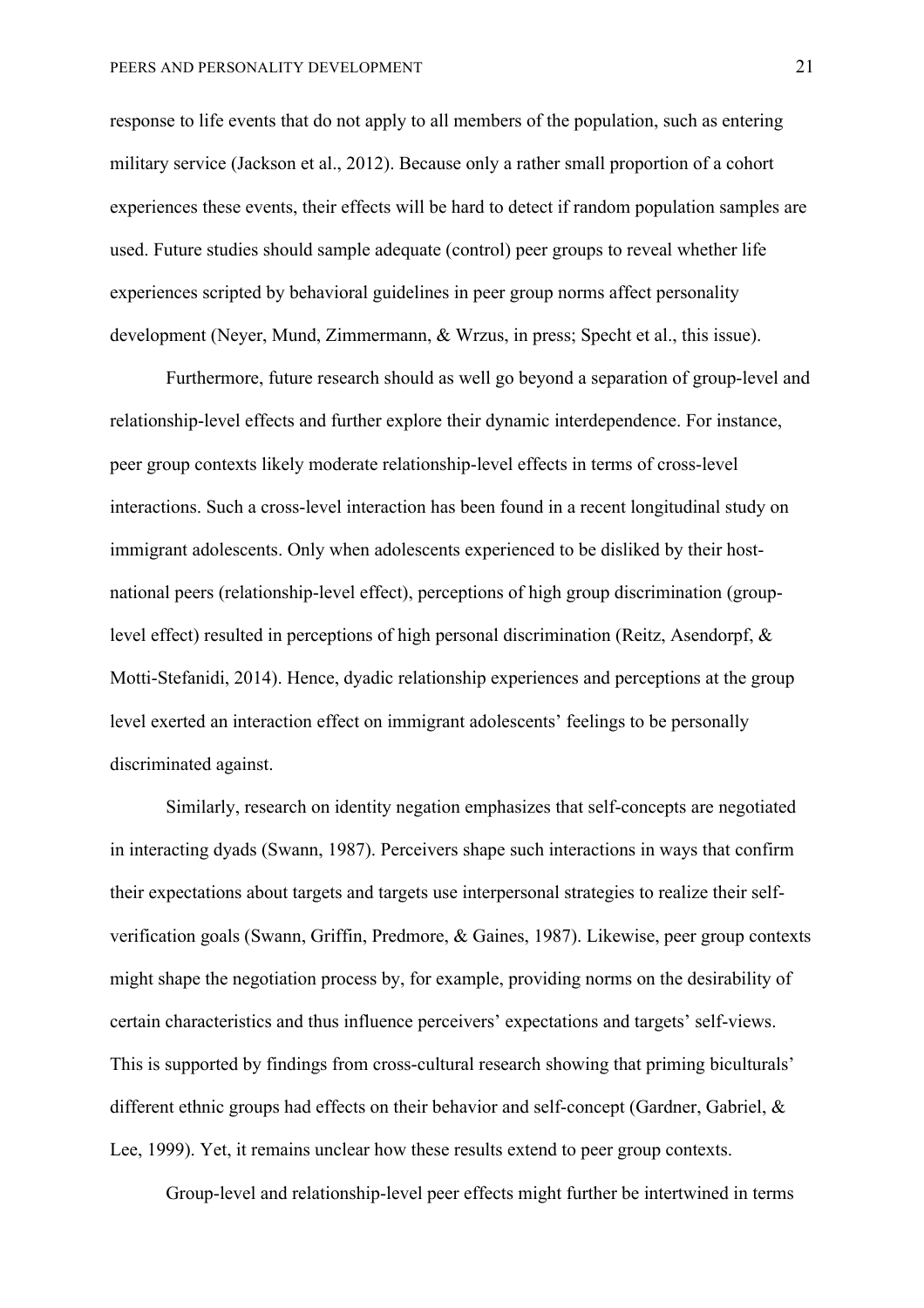of dyadic relationship processes that transmit group norms. Although previous research has frequently emphasized the relevance of group norms to explain behavior (changes), little is known about the processes by which individuals acquire these norms. A promising avenue for future research on group norm dissemination is to examine dyadic peer interactions in terms of interpersonal perceptions and behaviors described in the PERSOC framework. It is likely that group norms are transmitted in dyads by behavior observation and feedback, which is in line with notions on the role of social feedback for behavior learning (Roberts et al., 2003).

#### **Conclusions**

The present review showed that peers are a pervasive aspect of our social lives that impact us from childhood to old age. Whereas individual peer characteristics vary between life phases, equality matching characterizes peer relationships across the entire lifespan. The concrete manifestations of reciprocal exchange can, however, manifest in different forms over the lifespan and thus, the roles and functions of peers can differ across life phases. By pointing to the complex nature of peers and their specific but sustained relevance across different life phases, we aimed to motivate further research and developmentally sensitive approaches. Such studies are needed to compensate for the lack of studies that consider peer effects on personality development across the lifespan.

Peer groups can influence personality development by defining peer group norms that increase similarity among group members and explain differences *between* peer groups. Dyadic peer relationships influence personality development by dyad-specific interaction patterns and relationship characteristics that increase individual differences. As such, they account for differences in personality development *within* peer groups. Future research may further explore the dynamic interplay of group-level and relationship-level peer effects. To conclude, we propose that the integration of group-level perspectives and relationship-level perspectives provides a fruitful basis that contributes to a better understanding of the role of peers in lifespan personality development.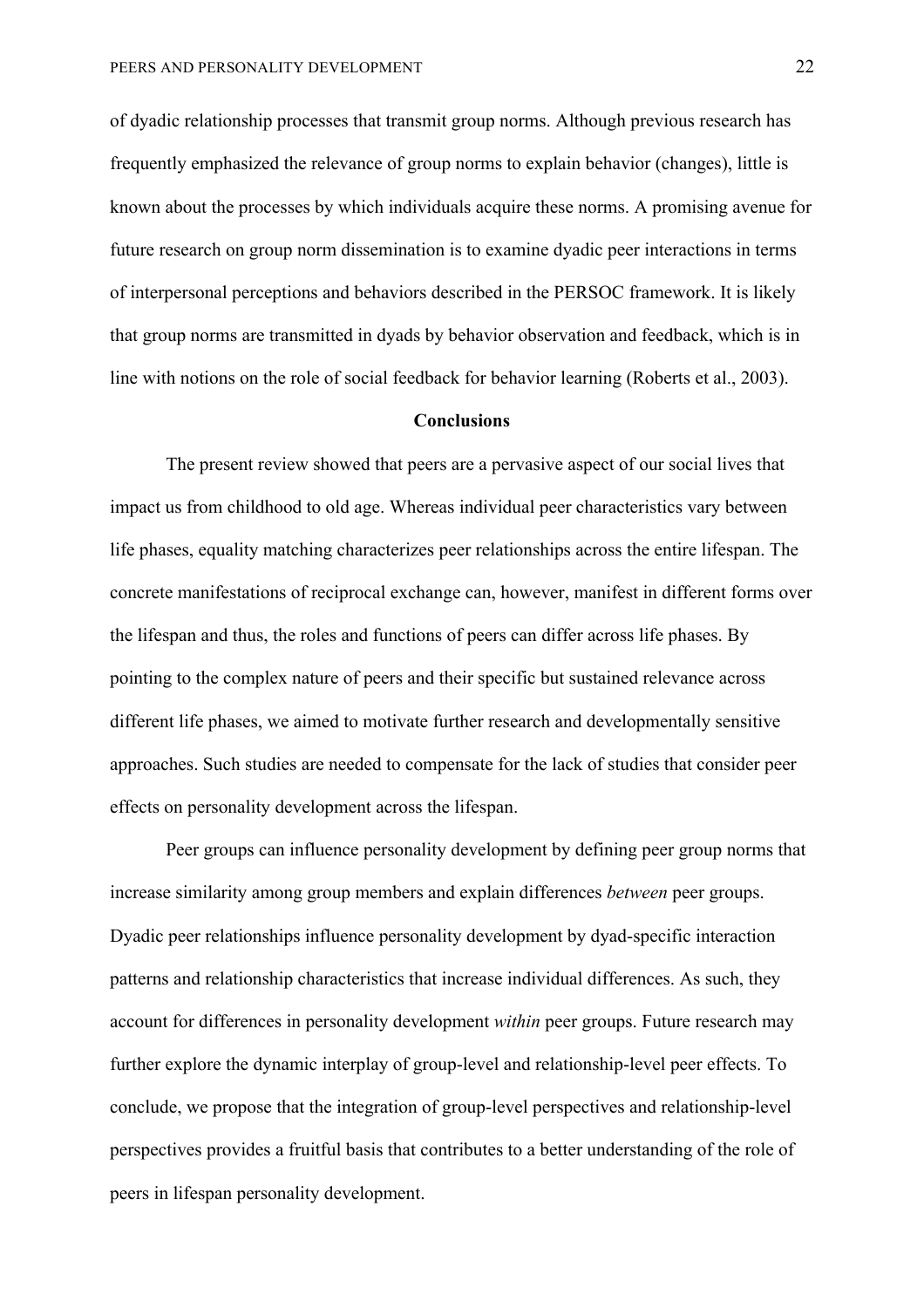#### References

- Adams, R. G., & Blieszner, R. (1995). Aging well with friends and family. *American Behavioral Scientist*, *39*, 209-224. doi:10.1177/0002764295039002008
- Antonucci, T. C., Fiori, K. L., Birditt, K., & Jackey, L. H. (2010). Convoys of social relations: Integrating life-span and life-course perspectives. In M. E. Lamb, A. M. Freund, R. M. Lerner (Eds.), *The handbook of lifespan development, Vol 2: Social and Emotional Development* (pp. 434-473). Hoboken, NJ: John Wiley & Sons Inc.
- Antonucci, T. C., Ajrouch, K. J., & Birditt, K. S. (2006). Social relations in the third age: Assessing strengths and challenges using the Convoy Model. In J. B. James & P. Wink (Eds.), *Annual review of gerontology and geriatrics: Vol. 26. The crown of life dynamics of the early postretirement period* (pp. 193–209). Editor in Chief: K. W. Schaie. New York: Springer Publishing Company.
- Ashmore, R. D., Deaux, K., & McLaughlin-Volpe, T. (2004). An Organizing Framework for Collective Identity: Articulation and Significance of Multidimensionality. *Psychological Bulletin*, *130*, 80-114. doi:10.1037/0033-2909.130.1.80
- Back, M. D., Baumert, A., Denissen, J. A., Hartung, F., Penke, L., Schmukle, S. C., & ... Wrzus, C. (2011). PERSOC: A unified framework for understanding the dynamic interplay of personality and social relationships. *European Journal of Personality*, *25*, 90-107. doi:10.1002/per.811
- Back, M. D., & Kenny, D. A. (2010). The social relations model: How to understand dyadic processes. *Social and Personality Psychology Compass*, *4*, 855-870. doi:10.1111/j.1751-9004.2010.00303.x
- Birditt, K. S., Jackey, L. H., & Antonucci, T. C. (2009). Longitudinal patterns of negative relationship quality across adulthood. *The Journals of Gerontology Series B: Psychological Sciences And Social Sciences*, *64B*, 55-64. doi:10.1093/geronb/gbn031

Blau, P. M. (1964). Exchange and power in social life. New York, NY: Wiley.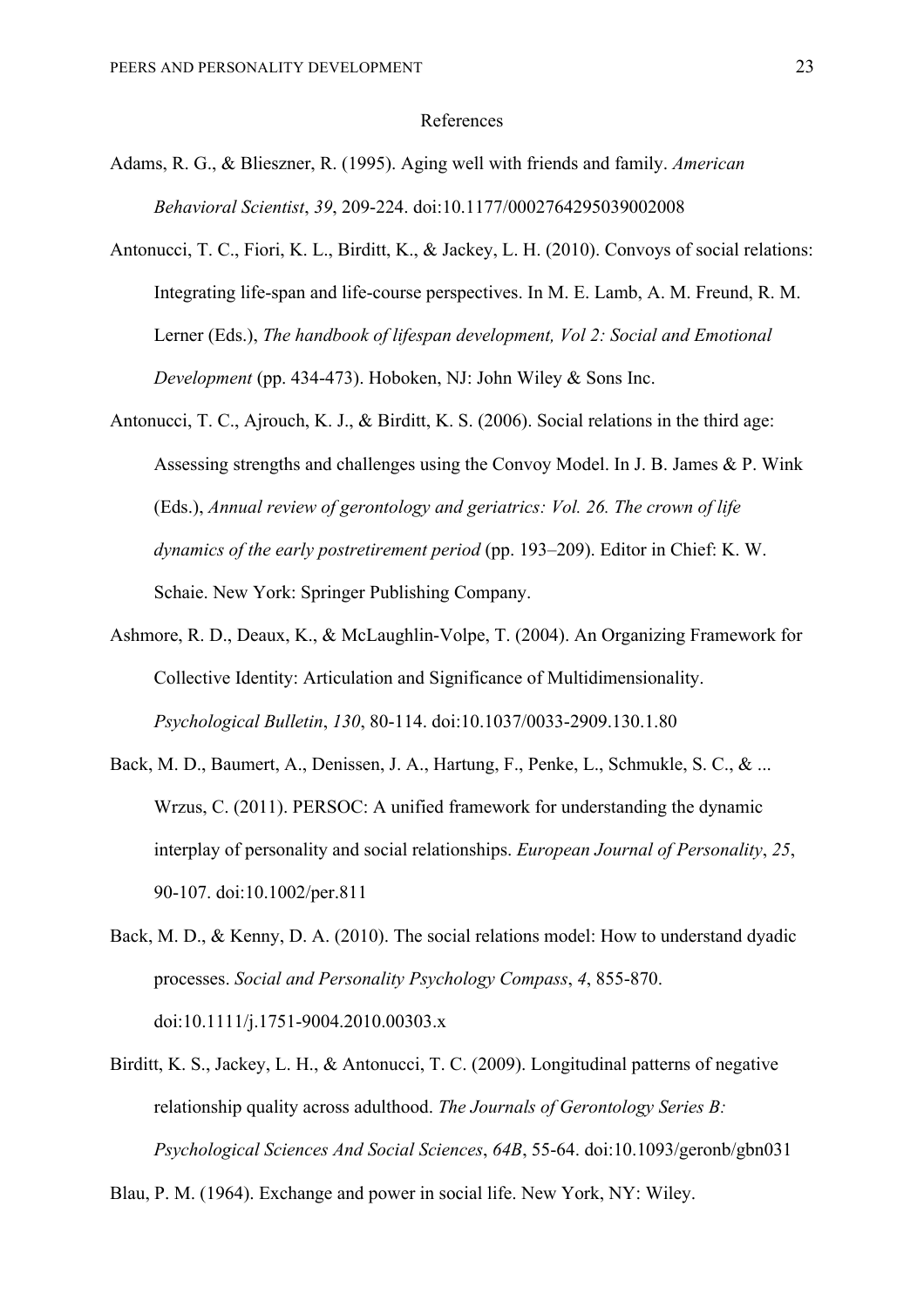- Bleidorn, W. (2012). Hitting the road to adulthood: Short-term personality development during a major life transition. *Personality and Social Psychology Bulletin*, *38*, 1594- 1608. doi:10.1177/0146167212456707
- Bleske-Rechek, A., & Kelley, J. A. (2014). Birth order and personality: A within-family test using independent self-reports from both firstborn and laterborn siblings. *Personality and Individual Differences*, *56,* 15-18. doi:10.1016/j.paid.2013.08.011
- Brown, B. B. (2011). Popularity in peer group perspective: The role of status in adolescent peer systems. In A. H. N. Cillessen, D. Schwartz & L. Mayeux (Eds.), *Popularity in the peer system* (pp. 165-192). New York, NY: Guilford Press.
- Bugental, D. (2000). Acquisition of the algorithms of social life: A domain-based approach. *Psychological Bulletin*, *126*, 187-219. doi:10.1037/0033-2909.126.2.187
- Carbery, J., & Buhrmester, D. (1998). Friendship and need fulfillment during three phases of young adulthood. *Journal of Social and Personal Relationships*, *15*, 393-409. doi:10.1177/0265407598153005
- Carstensen, L. L. (1995). Evidence for a life-span theory of socioemotional selectivity. *Current Directions in Psychological Science*, *4*, 151-156. doi:10.1111/1467- 8721.ep11512261
- Caspi, A., & Moffitt, T. E. (1993). When do individual differences matter? A paradoxical theory of personality coherence. *Psychological Inquiry*, *4*, 247-271. doi:10.1207/s15327965pli0404\_1
- Christakis, N. A., & Fowler, J. H. (2008). The collective dynamics of smoking in a large social network. *The New England Journal of Medicine*, *358*, 2249-2258. doi:10.1056/NEJMsa0706154
- Clark, M. S., & Mills, J. (1979). Interpersonal attraction in exchange and communal relationships. *Journal of Personality and Social Psychology*, *37*, 12-24. doi:10.1037/0022-3514.37.1.12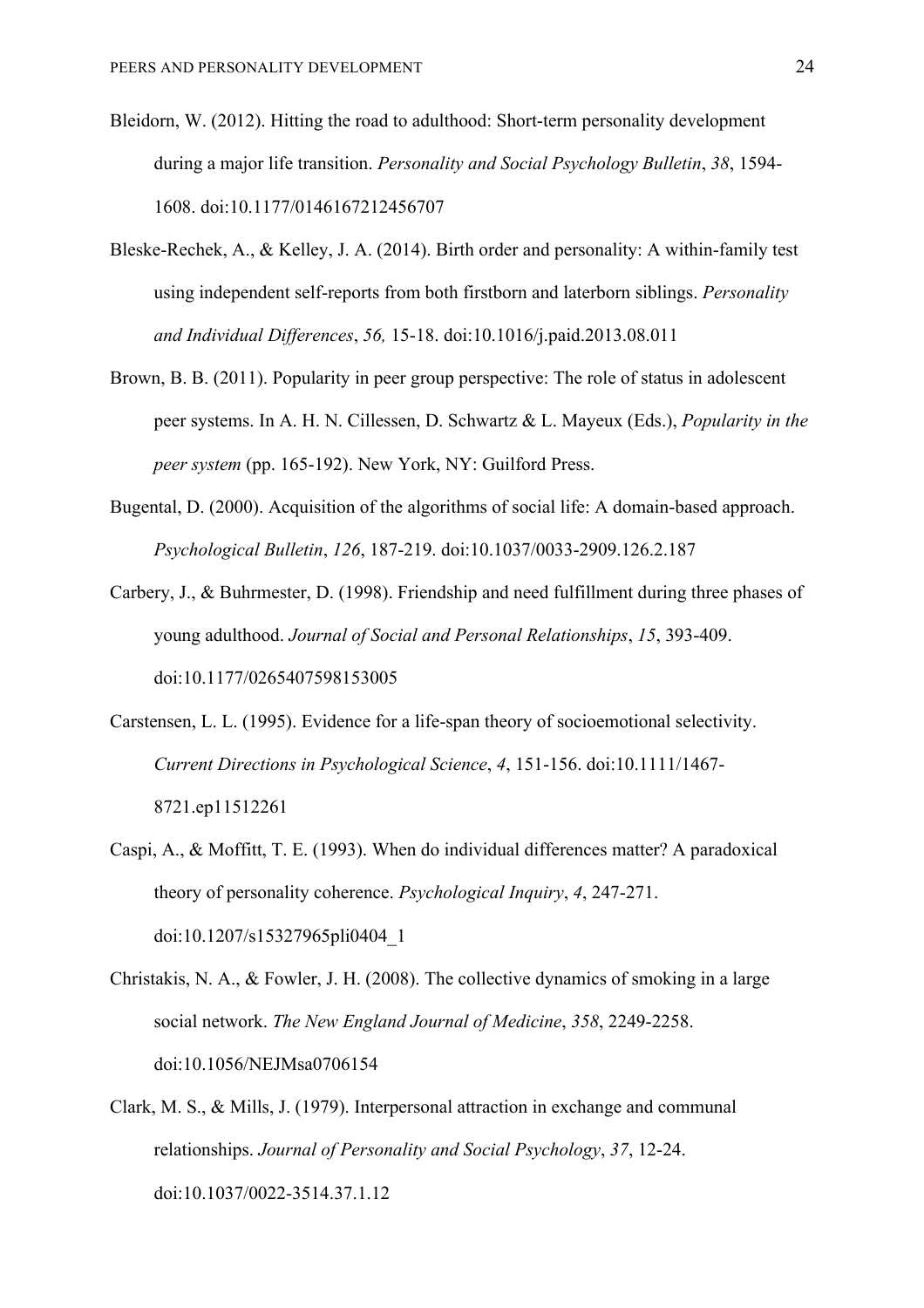- Cosmides, L., & Tooby, J. (1992). Cognitive adaptations for social exchange. In J. H. Barkow, L. Cosmides, & J. Tooby (Eds.), *The adapted mind: Evolutionary psychology and the generation of culture* (pp. 163-228). New York, NY: Oxford University Press.
- Denissen, J. A., Schönbrodt, F. D., van Zalk, M., Meeus, W. J., & van Aken, M. G. (2011). Antecedents and consequences of peer-rated intelligence. *European Journal of Personality*, *25*, 108-119. doi:10.1002/per.799
- Denissen, J.A., Ulfers, H., Lüdtke, O., Muck, P.M., & Gerstorf, D. (in press). Longitudinal transactions between personality and occupational roles: A large and heterogeneous study of job beginners stayers and changers. *Developmental Psychology*.
- Deaux, K. (1996). Social identification. In E. Higgins, A. W. Kruglanski (Eds.), *Social psychology: Handbook of basic principles* (pp. 777-798). New York, NY: Guilford Press.
- Deaux, K., & Martin, D. (2003). Interpersonal networks and social categories: Specifying levels of context in identity processes. *Social Psychology Quarterly*, *66*, 101-117. doi:10.2307/1519842
- Dunn, J., & Plomin, R. (1990). *Separate lives: Why siblings are so different*. New York, NY: Basic Books.
- Feld, S. L. (1982). Social structural determinants of similarity among associates. *American Sociological Review*, *47*, 797-801. doi:10.2307/2095216
- Fiske, A. P. (1992). The four elementary forms of sociality: Framework for a unified theory of social relations. *Psychological Review*, *99*, 689-723. doi:10.1037/0033- 295X.99.4.689
- Fraley, R., & Davis, K. E. (1997). Attachment formation and transfer in young adults' close friendships and romantic relationships. *Personal Relationships*, *4*, 131-144. doi:10.1111/j.1475-6811.1997.tb00135.x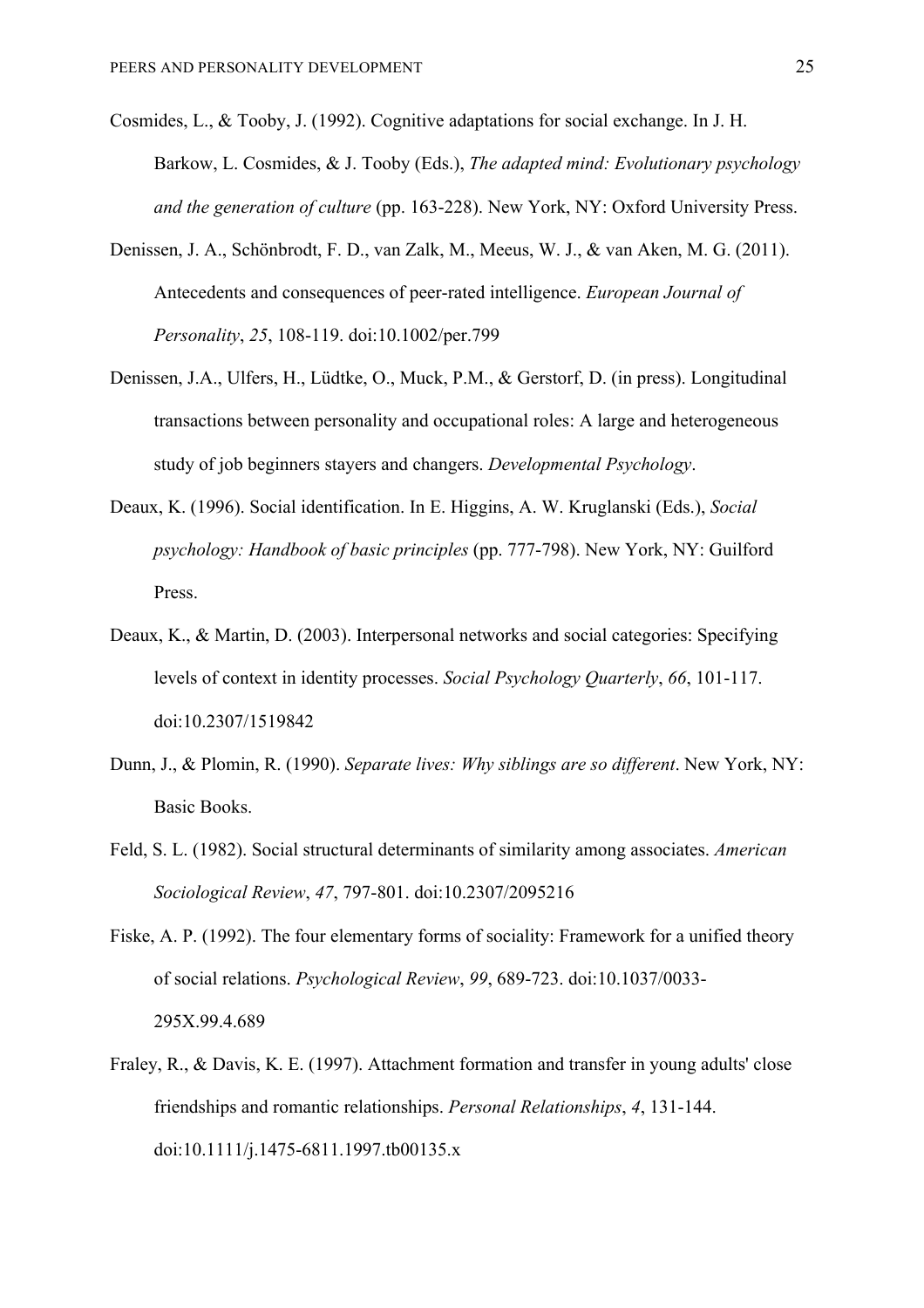- Furman, W., Simon, V. A., Shaffer, L., & Bouchey, H. A. (2002). Adolescents' working models and styles for relationships with parents, friends, and romantic partners. *Child Development*, *73*, 241-255. doi:10.1111/1467-8624.00403
- Gardner, W. L., Gabriel, S., & Lee, A. Y. (1999). 'I' value freedom, but 'we' value relationships: Self-construal priming mirrors cultural differences in judgment. *Psychological Science*, *10*(4), 321-326. doi:10.1111/1467-9280.00162
- Granovetter, M. (1983). The strength of weak ties: A network theory revisited. *Sociological Theory*, *1*, 201-233.
- Harris, J. (1995). Where is the child's environment? A group socialization theory of development. *Psychological Review*, *102*, 458-489. doi:10.1037/0033-295X.102.3.458
- Harris, J. (2000). Socialization, personality development, and the child's environments: Comment on Vandell (2000). *Developmental Psychology*, *36*, 711-723. doi:10.1037/0012-1649.36.6.711
- Harter, S. (2012). *The construction of the self: Developmental and sociocultural foundations*  (2nd. ed). New York, NY: Guilford Press.
- Hartup, W. W., & Stevens, N. (1997). Friendships and adaptation in the life course. *Psychological Bulletin*, *121*, 355-370. doi:10.1037/0033-2909.121.3.355
- Hinde, R. A. (1979). *Towards understanding relationships* (Vol. 18). H. Tajfel (Ed.). London: Academic Press.
- Hinde, R. A., Titmus, G., Easton, D., & Tamplin, A. (1985). Incidence of 'friendship' and behavior toward strong associates versus nonassociates in preschoolers. *Child Development*, *56*, 234-245. doi:10.2307/1130190
- Hogan, R., & Roberts, B. W. (2004). A socioanalytic model of maturity. *Journal of Career Assessment*, *12*, 207-217.
- Hutteman, R., Bleidorn, W., KeresteŠ, G., Brković, I., Butković, A., & Denissen, J. J. A. (2013). Reciprocal associations between parenting challenges and parents' personality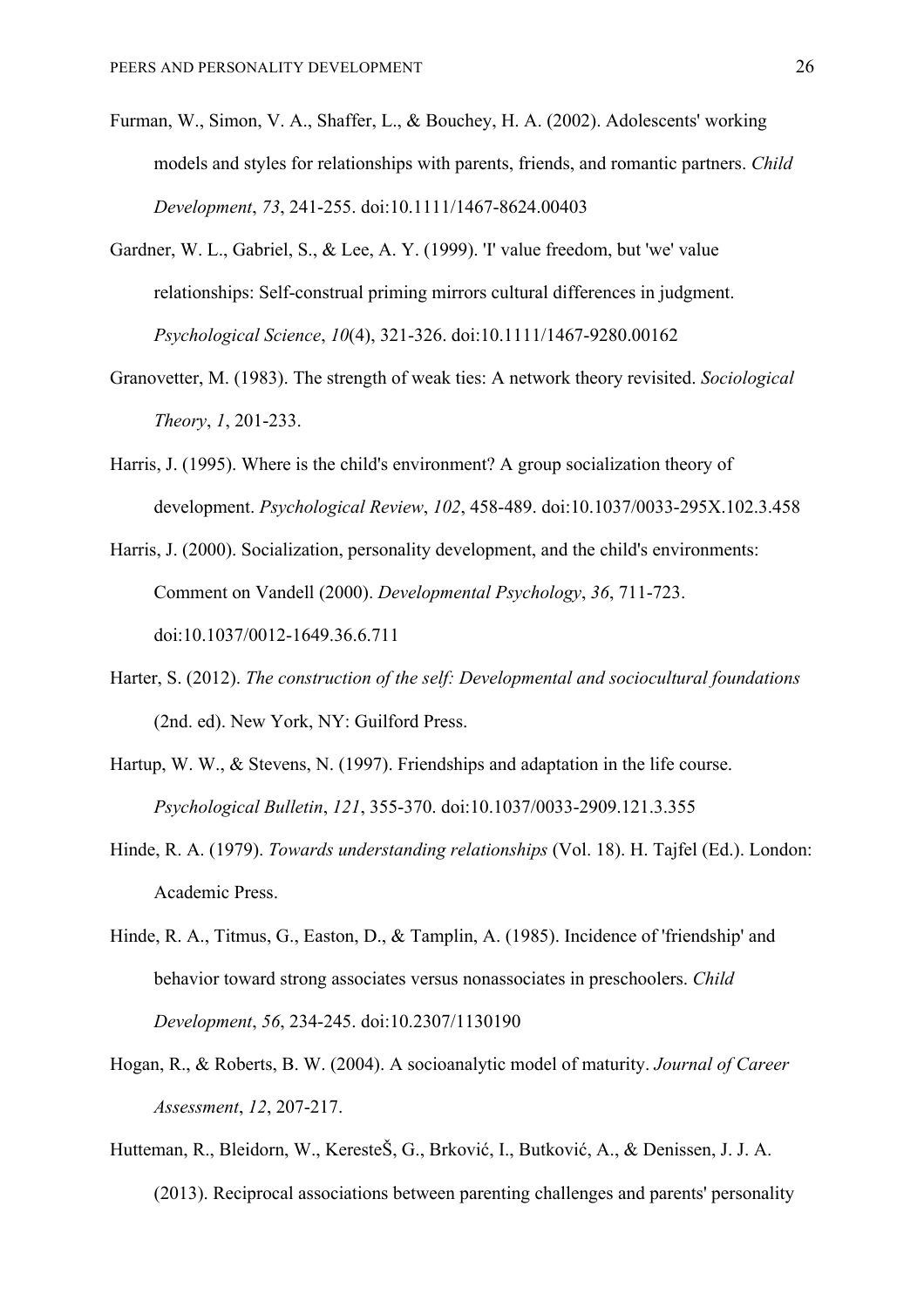development in young and middle adulthood. *European Journal of Personlity*. doi: 10.1002/per.1932

- Hutteman, R., Hennecke, M., Orth, U., Reitz, A. K., & Specht, J. (this issue). Developmental tasks as a framework to study personality development in adulthood and old age. *European Journal of Personality*.
- Ingersoll-Dayton, B., Morgan, D., & Antonucci, T. (1997). The effects of positive and negative social exchanges on aging adults. *Journals of Gerontology: Social Sciences, 52B,* 190–199.
- Jackson, J. J., Thoemmes, F., Jonkmann, K., Lüdtke, O., & Trautwein, U. (2012). Military training and personality trait development: Does the military make the man, or does the man make the military? *Psychological Science, 23*(3), 270-277. doi:10.1177/0956797611423545
- James, W. (1890). *The principles of psychology*. New York, NY: Holt. doi:10.1037/11059- 000
- Jonkmann, K., Thoemmes, F., Luedke, O., & Trautwein, U. (2014). Personality traits and living arrangements in young adulthood: Selection and socialization. *Developmental Psychology, 50*(3), 683-698. doi: 10.1037/a0034239
- Kahn, R. L., & Antonucci, T. C. (1980). Convoys over the life course: Attachment, roles, and social support. *Life-span Development and Behavior*, *3*, 253-286.
- Kenny, D. A. (1994). *Interpersonal perception: A social relations analysis*. New York, NY: Guilford Press.
- Kenny, D. A., & La Voie, L. (1984). The social relations model. *Advances in Experimental Social Psychology*, *18*, 142-182.
- Kerr, M., Lambert, W. W., Stattin, H., & Klackenberg-Larsson, I. (1994). Stability of inhibition in a Swedish longitudinal sample. *Child Development*, *65*, 138-146. doi:10.2307/1131371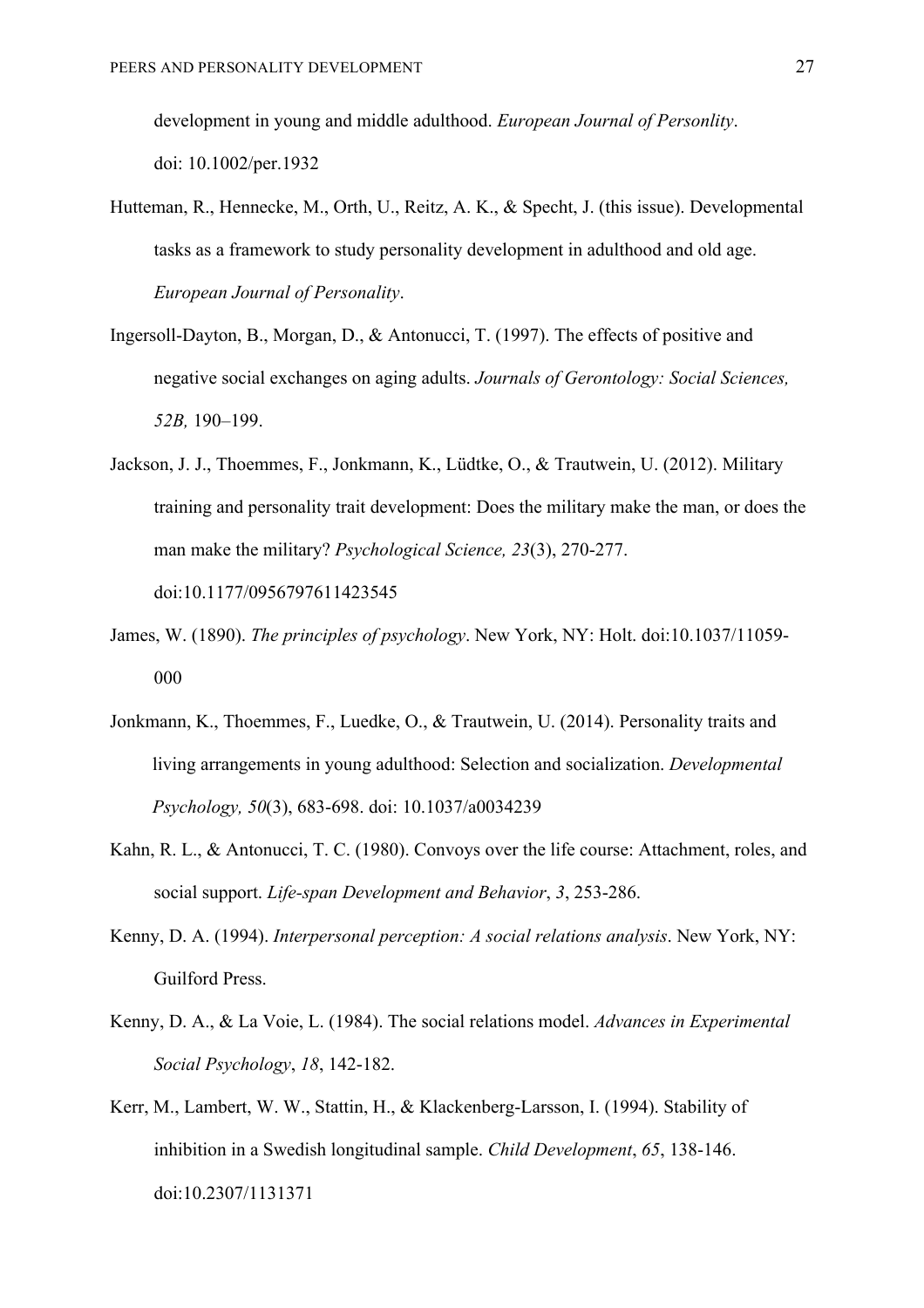- Lang, F. R., & Carstensen, L. L. (1994). Close emotional relationships in late life: Further support for proactive aging in the social domain. *Psychology and Aging*, *9*, 315-324.
- Lang, F. R., Staudinger, U. M., & Carstensen, L. L. (1998). Perspectives on socioemotional selectivity in late life: How personality and social context do (and do not) make a difference. The Journals of Gerontology: Series B: Psychological Sciences and Social Sciences, 53B(1), P21-P30.
- Leary, M. R., & Baumeister, R. F. (2000). The nature and function of self-esteem: Sociometer theory. In M. P. Zanna (Ed.), *Advances in experimental social psychology, Vol. 32* (pp. 1-62). San Diego, CA: Academic Press.
- Lempers, J. D., & Clark-Lempers, D. S. (1993). A functional comparison of same-sex and opposite sex friendships during adolescence. *Journal of Adolescent Research*, *8*, 89-108.
- Louch, H. (2000). Personal network integration: Transitivity and homophily in strong-tie relations. *Social Networks*, *22*, 45-64.
- Maccoby, E. E. (1990). Gender and relationships: A developmental account. *American Psychologist*, *45*, 513-520.
- Marsden, P. V. (1987). Core discussion networks of Americans. *American Sociological Review*, *52*, 122-131. doi:10.2307/2095397
- Matt, G. E., & Dean, A. (1993). Social support from friends and psychological distress among elderly persons: Moderator effects of age. *Journal of Health and Social Behavior*, *34*, 187-200.
- McCormick, C. M., Kuo, S. I.-C., & Masten, A. S. (2011). Developmental tasks across the lifespan. In K. F. Fingerman, J. Smith, & T. C. Antonucci (Eds*.), Handbook of lifespan development* (pp. 117–140). Ney York: Springer.
- McPherson, M., Smith-Lovin, L., & Cook, J. M. (2001). Birds of a feather: Homophily in social networks. *Annual Review of Sociology*, *27,* 415-444.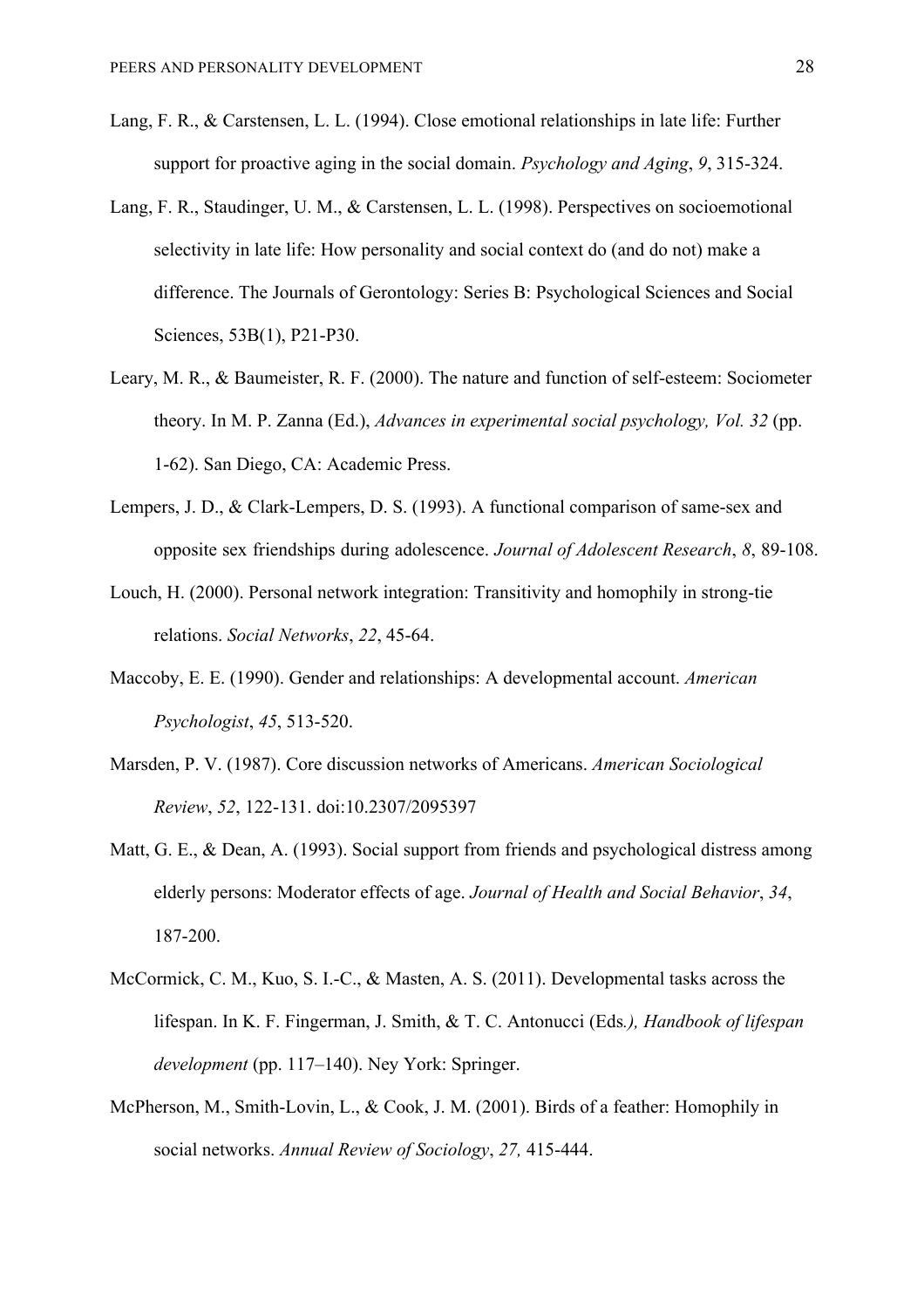- Michielin, F., Mulder, C.H., Zorlu, A. (2008). Distance to parents and geographical mobility. *Population, Space, and Place*, *14*, 327-345. doi:10.1002/psp.509
- Mickler, C., & Staudinger, U. M. (2008). Personal wisdom: Validation and age-related differences of a performance measure. *Psychology and Aging*, *23*, 787-799. doi:10.1037/a0013928
- Mund, M. & Never, F. J. (in press). Treating personality-relationship transactions with respect: Narrow facets, advanced models, and extended time frames. *Journal of Personality and Social Psychology*.
- Neyer, F. J., Mund, M., Zimmermann, J. & Wrzus, C. (in press). Personality-relationship transactions revisited. *Journal of Personality*. doi: 10.1111/jopy.12063
- Neyer, F. J., & Lehnart, J. (2007). Relationships matter in personality development: Evidence from an 8-year longitudinal study across young adulthood. *Journal of Personality*, *75*, 535-568.
- Neyer, F. J., Wrzus, C., Wagner, J., & Lang, F. R. (2011). Principles of relationship differentiation. *European Psychologist*, *16*, 267-277.
- Peers. 2011. In *Merriam-Webster.com*. Retrieved February 9th, 2014, from http://www.merriam-webster.com/dictionary/hacker
- Reitz, A. K., Motti-Stefanidi, F., & Asendorpf, J. B. (2013). Mastering developmental transitions in immigrant adolescents: The longitudinal interplay of family functioning, developmental and acculturative tasks. *Developmental Psychology*, *50*(3), 754-765. doi:10.1037/a0033889
- Reitz, A. K., Motti-Stefanidi, F., & Asendorpf, J. B. (2014). When do immigrant adolescents feel personally discriminated against? Longitudinal effects of peer likability. *Manuscript submitted for publication*
- Reitz, A. K., Asendorpf, J. B., & Motti-Stefanidi, F. (2014). I like myself because you do: A longitudinal test of sociometer theory. *Manuscript in preparation*.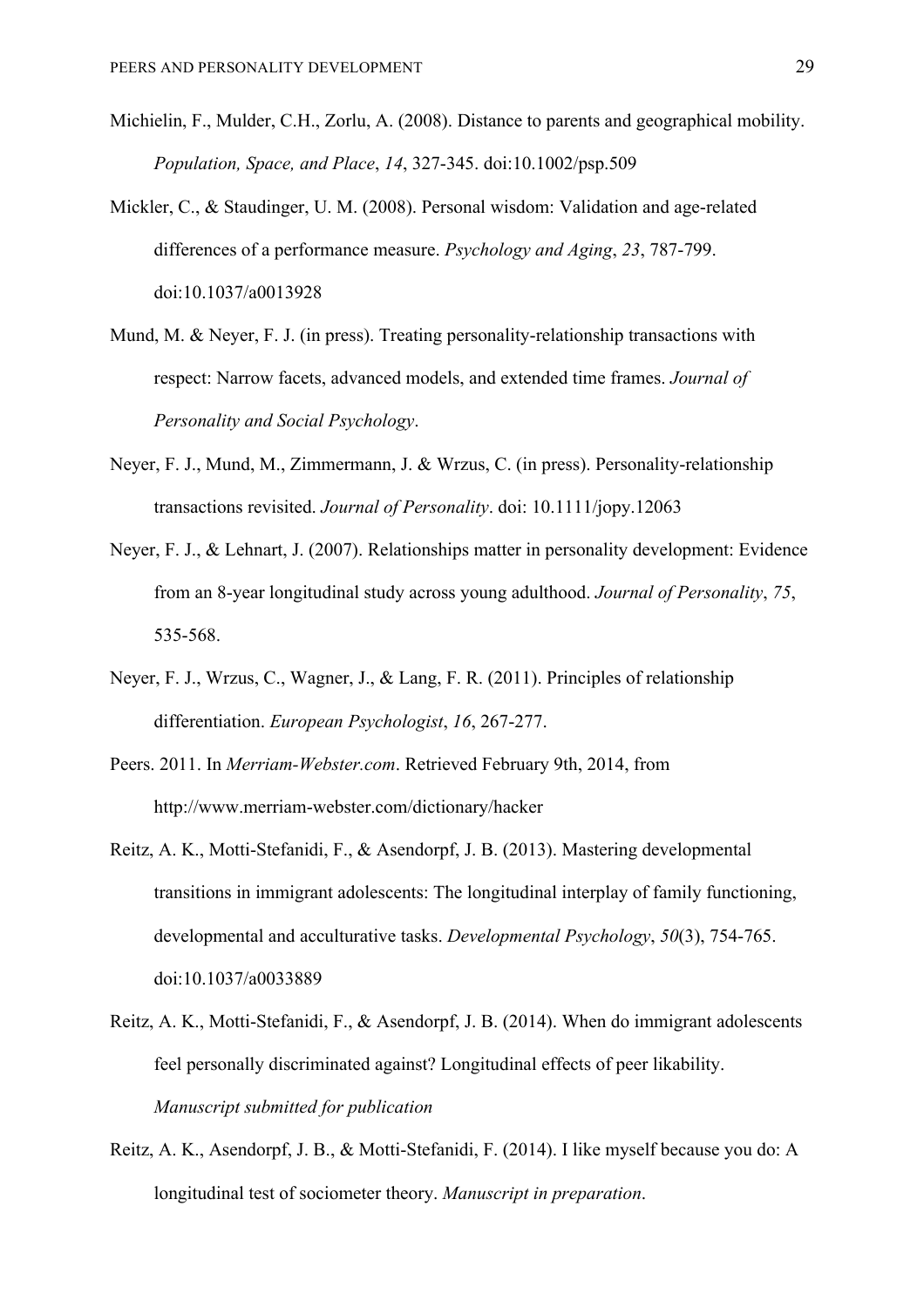- Roberts, B. W., Caspi, A., & Moffitt, T. E. (2003). Work experiences and personality development in young adulthood. *Journal of Personality and Social Psychology*, *84*, 582-593.
- Roberts, B. W., & Jackson, J. J. (2008). Sociogenomic personality psychology. *Journal of Personality*, *76*, 1523-1544.
- Rose, A. J., Swenson, L. P., & Waller, E. M. (2004). Overt and relational aggression and perceived popularity: Developmental differences in concurrent and prospective relations. *Developmental Psychology*, *40*, 378-387.
- Rosenquist, J.N., Murabito, J., Fowler, J.H., & Christakis, N.A. (2011). The spread of alcohol consumption behavior in a large social network. *Annals of Internal Medicine*, *152*, 626- 433. doi: 10.7326/0003-4819-152-7-201004060-00007
- Savin-Williams, R. C. (1979). Dominance hierarchies in groups of early adolescents. *Child Development, 50*, 923–935. doi: 10.2307/1129316
- Scarr, S., & McCartney, K. (1983). How people make their own environments: A theory of genotype→environment effects. *Child Development*, 54, 424-435. doi:10.2307/1129703
- Simpson, J. A., Collins, W., Tran, S., & Haydon, K. C. (2007). Attachment and the experience and expression of emotions in romantic relationships: A developmental perspective. *Journal of Personality and Social Psychology*, *92*, 355-367. doi:10.1037/0022-3514.92.2.355
- Specht, J., Egloff, B., & Schmukle, S. C. (2011). Stability and change of personality across the life course: The impact of age and major life events on mean-level and rank-order stability of the Big Five. *Journal of Personality and Social Psychology, 101*, 862-882
- Swann, W.B. (1987). Identity negotiation: where two roads meet. *Journal of Personality and Social Psychology*, *53*, 1038-1051.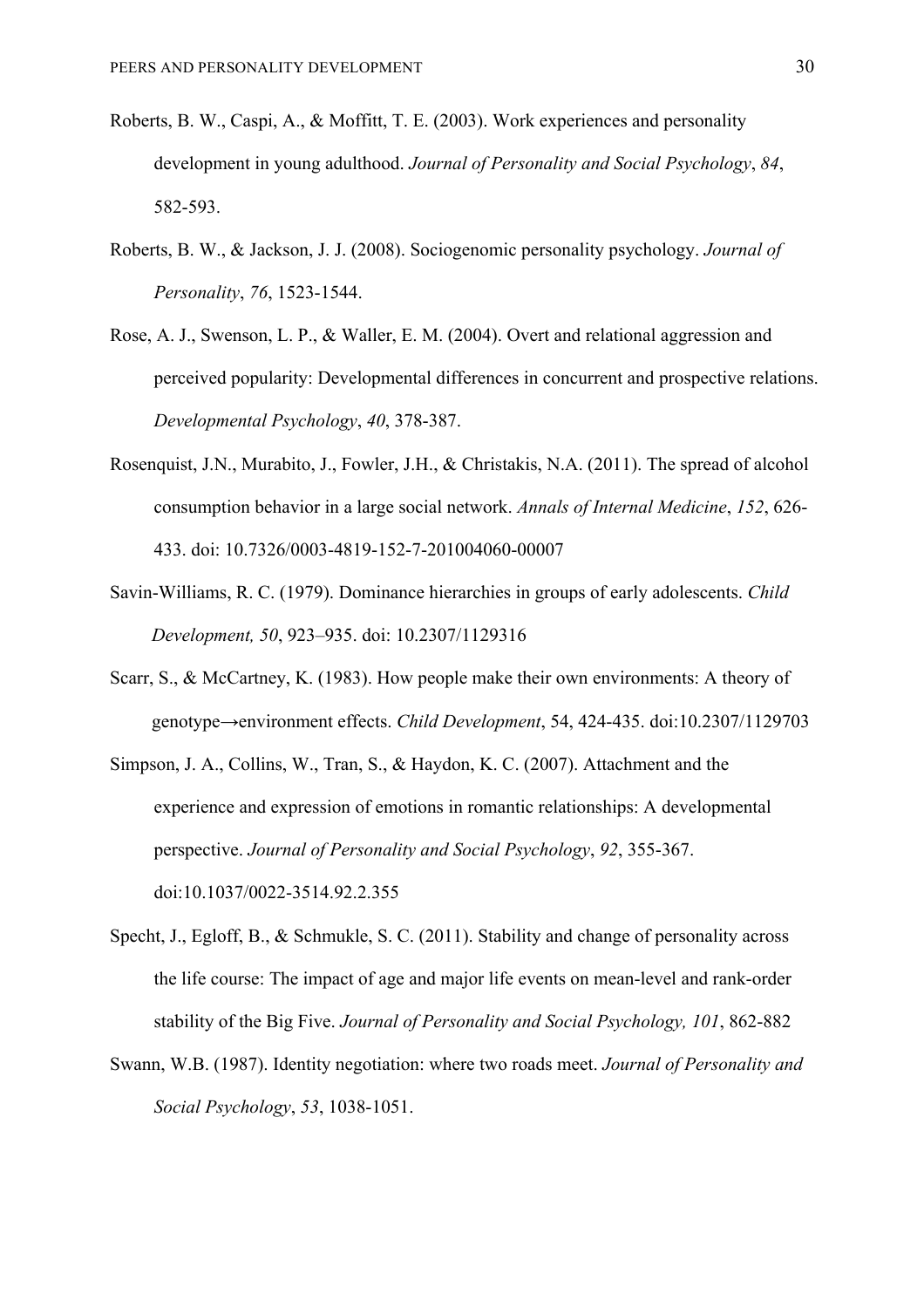- Swann, W. B., Griffin, J. J., Predmore, S. C., & Gaines, B. (1987). The cognitive–affective crossfire: When self-consistency confronts self-enhancement. *Journal Of Personality And Social Psychology*, *52*(5), 881-889. doi:10.1037/0022-3514.52.5.881
- Tajfel, H., & Turner, J.C. (1979). An integrative theory of intergroup conflict. In W. G. Austin and S. Worchel (Eds.), *The social psychology of intergroup relations* (pp.33-47). Monterey, CA: Brooks/Cole.
- Titzmann, P. F., & Silbereisen, R. K. (2009). Friendship homophily among ethnic German immigrants: A longitudinal comparison between recent and more experienced immigrant adolescents. *Journal of Family Psychology*, *23*, 301-310. doi:10.1037/a0015493
- Trinke, S. J., & Bartholomew, K. (1997). Hierarchies of attachment relationships in young adulthood. *Journal of Social and Personal Relationships*, *14*, 603-625. doi:10.1177/0265407597145002
- Turner, J. C., Hogg, M. A., Oakes, P. J., Reicher, S. D., & Wetherell, M. S. (1987). *Rediscovering the social group: A self-categorization theory*. Cambridge, MA: Basil Blackwell.
- Urberg, K. A., Değirmencioğlu, S. M., & Pilgrim, C. (1997). Close friend and group influence on adolescent cigarette smoking and alcohol use. *Developmental Psychology*, *33*, 834- 844. doi:10.1037/0012-1649.33.5.834
- Van Tilburg, T. (1992). Support networks before and after retirement. *Journal of Social and Personal Relationships*, *9*, 433-445. doi:10.1177/0265407592093006
- Wagner, M., Schütze, Y., & Lang, F. R. (1999). Social relationships in old age. In P. B. Baltes, & K. Mayer (Eds.), *The Berlin Aging Study: Aging from 70 to 100* (pp. 282-301). New York, NY: Cambridge University Press.